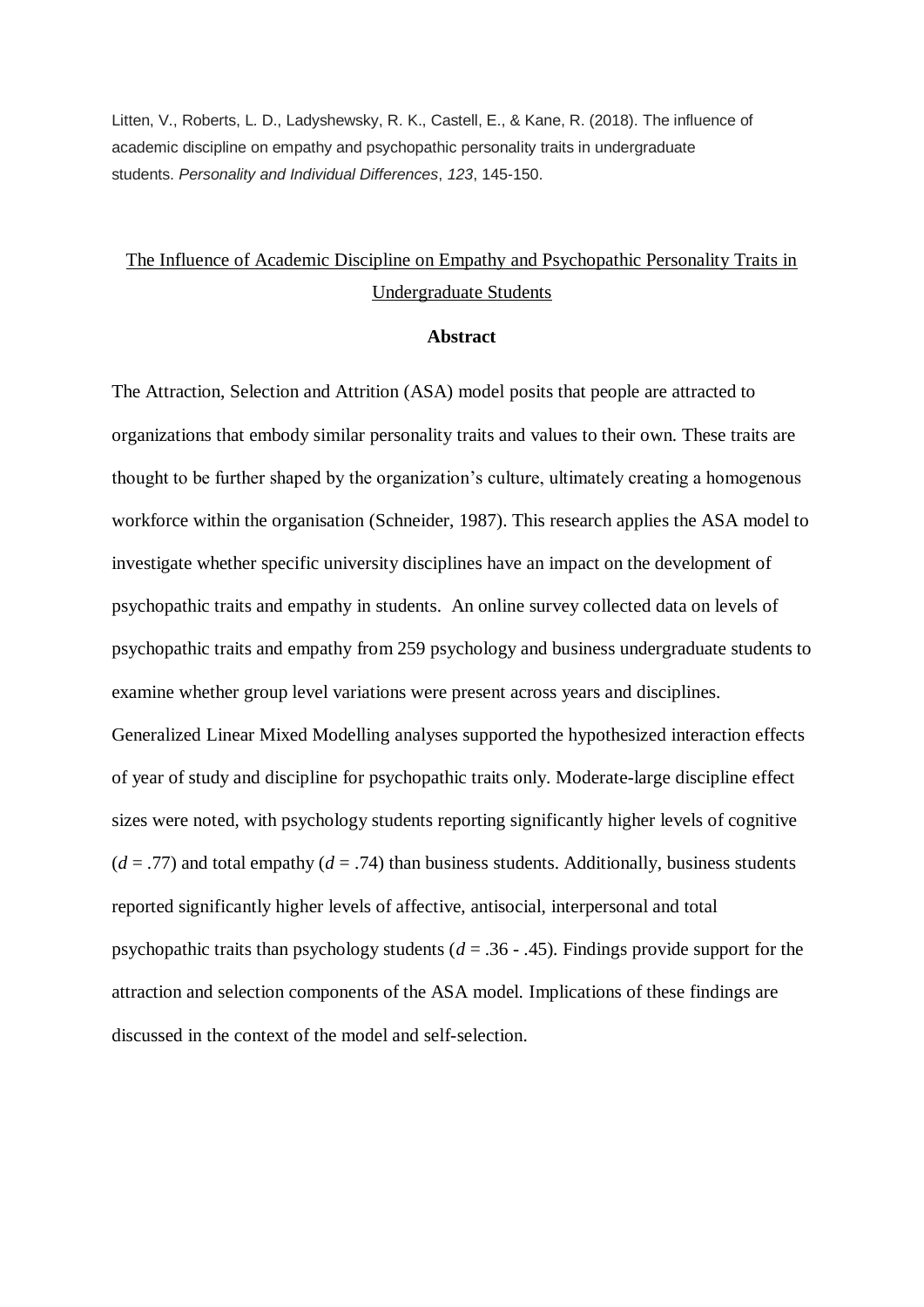## **1. Introduction**

The personality literature has established that external environments play a pivotal role in personality trait development (Roberts, Walton, & Viechtbauer, 2006). Changes in personality traits tend to be most dramatic during young adulthood; a period of time when many are in university and/or starting a career (Roberts, Walton, & Viechtbauer, 2006). The present study investigated the impact university discipline may have on students' personality trait development, situated within Schneider's (1987) Attraction, Selection, Attrition theoretical framework.

Schneider's (1987) Attraction, Selection, Attrition (ASA) model posits that people will be attracted to organizations that they perceive as aligning with their own personality traits, values and interests. Organizations will select employees in a similar fashion, resulting in the individual traits of the employee continuing to be accentuated by the organizational environment as well as their unique life experiences. Employees who do not fit the organization culture over time either resign or are terminated by the organization, resulting in a homogenous workforce (Schneider, 1987).

The ASA model is underpinned by the self-selection and indoctrination hypotheses. The self-selection hypothesis, congruent with the attraction and selection components of the ASA model, posits that individuals will be attracted to vocational choices that they believe to embody their own personality characteristics. The indoctrination hypothesis, congruent with the final attrition component of the ASA model, suggests that particular vocational environments will influence or enhance the development of personality characteristics which may be advantageous to that environment (Elegido, 2014). Previous literature has found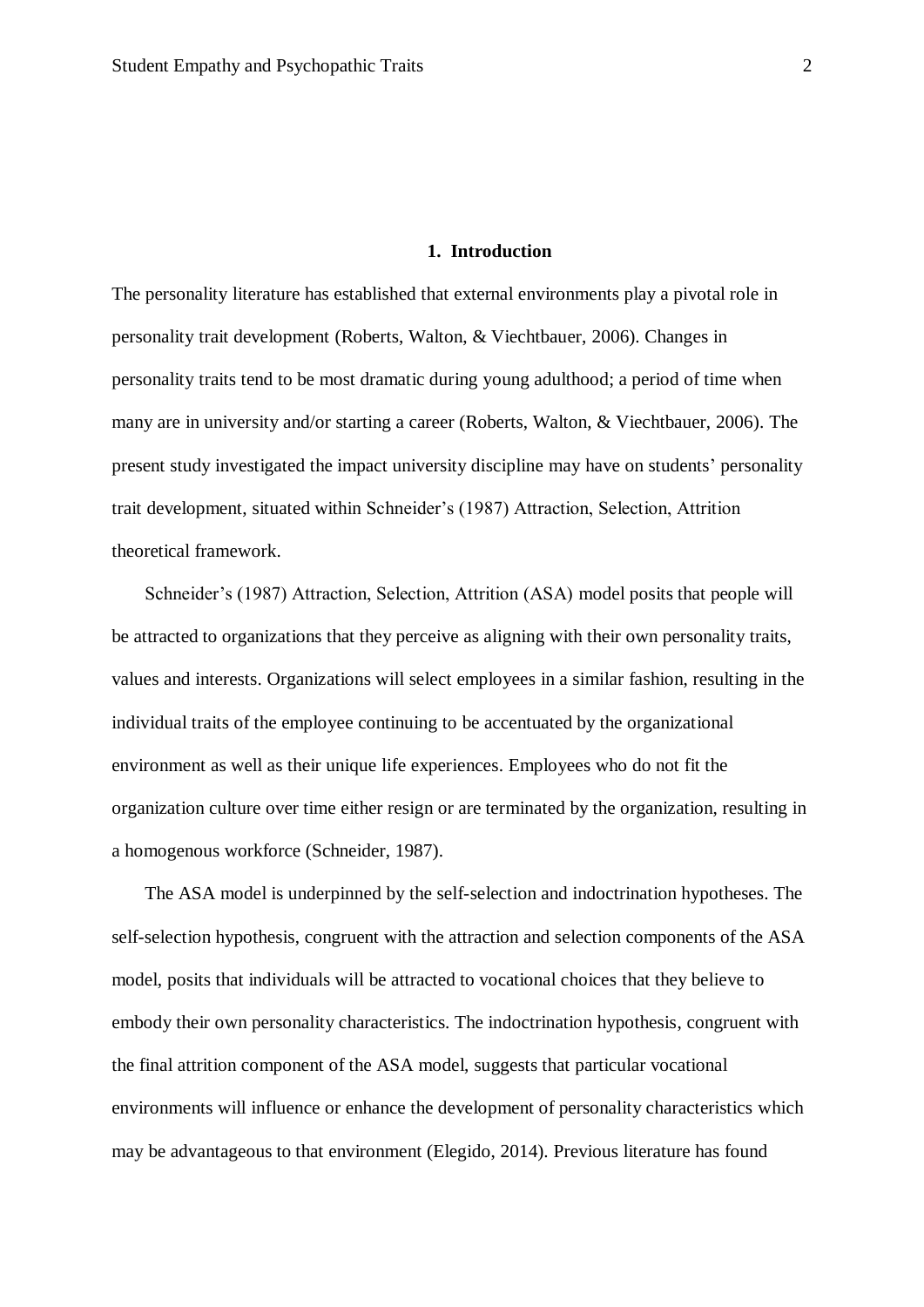strong support for the self-selection hypothesis however evidence for the indoctrination hypothesis is sparser (Elegido, 2014).

It should be noted however that attraction, selection and attrition are also influenced by genetic factors (see Scarr & McCartney (1983) for an overview of this work), certain environmental demands and expectations such as income and societal pressures. The 'Plasticity Principle', coined by Roberts, Wood, and Caspi (2008) posits that personality trait change can also be brought about by repeated exposure to reward and punishment schedules which aim to shape behaviour to align with social roles (Roberts et al., 2008). Workplace environments are capable of influencing personality trait changes due to the operant conditioning of employees via punishment and reward within the workplace environment (Le et al., 2014).

It is a small inferential leap to apply the ASA model to a university setting. For example, Vedel and Thomsen (2017) found that students who were motivated by power, self-interest and financial gain were more likely to enrol in a business degree as this leads to a career which encourages and rewards self-interested behaviour (psychopathic alignment). Comparatively, psychology students reported the highest levels of openness and agreeableness (empathy alignment; Vedel & Thomsen, 2017) which are appropriate for working in this field. Therefore, drawing on the ASA model, it is proposed that empathic and psychopathic personality traits which initially attract students to a course in psychology or business are the same ones that may be influenced and accentuated as they progress through their degree.

#### **1.1. Empathy**

The construct of empathy is the single most researched variable in relation to psychotherapeutic processes (Camarano, 2011; Marangoni, Garcia, Ickes & Teng, 1995), with psychologists thought to rely heavily on the emotional ability to exhibit empathy – to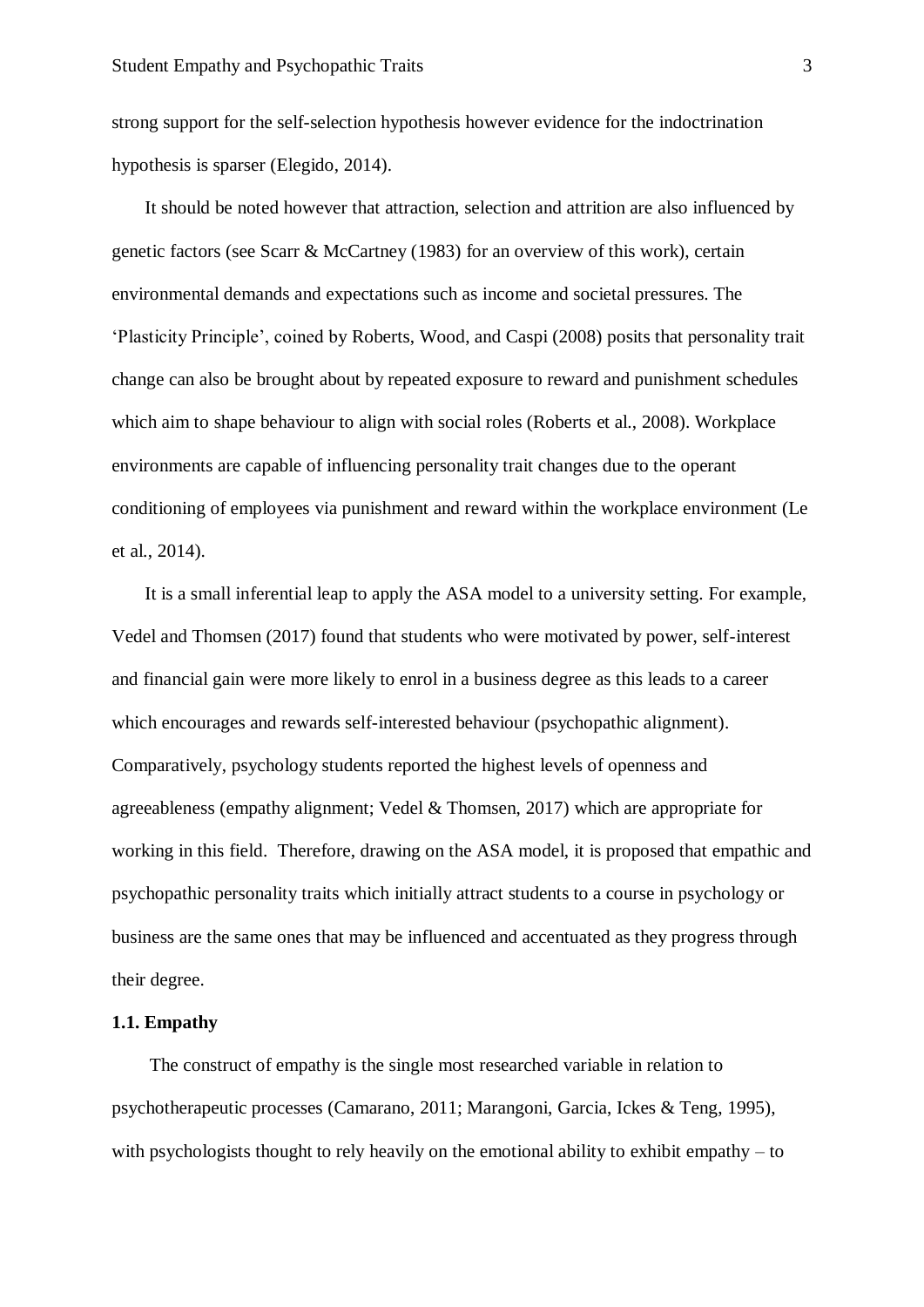cognitively understand another's perspective, co-experience their emotional state or ideally, both (Camarano, 2011). Additionally, empathy is considered a core component of engaging in ethical and other prosocial behaviours. It is not surprising then to think that psychology training programs might place strong emphasis on improving interpersonal communication skills and empathic understanding (Marangoni et al., 1995).

Business schools are designed to equip students with skills for success in a traditionally competitive field. It has been argued that business degrees often lack an empathic, person centred approach and in-depth focus on moral and ethical behavioural practice (Frank, 2004). The literature yields mixed results on the efficacy of increased empathy for therapists, as well as the extent to which empathy skills training, built into psychology and business courses, is effective in furthering the development of this particular construct (Marangoni et al., 1995; Toto et al., 2014). Therefore, further investigation into the development of empathy in both psychology and business students is warranted.

## **1.2. Psychopathy**

A deficit or lack of empathy is associated with antisocial behaviour and is a defining feature of psychopathy (Camarano, 2011). Other features of psychopathy include superficial charm, egocentricity, dishonesty, risk-taking and manipulative behaviour as well as a lack of guilt and remorse, masked by normalcy (Wilson & McCarthy, 2011). Traditionally, psychopathy has been conceptualized as a dyadic and fixed personality disorder used primarily as a psychiatric diagnosis in forensic settings. However, there is a growing body of literature focused on psychopathy within community settings, specifically in the workplace (Wilson & McCarthy, 2011), with research suggesting around 4% of corporate leaders meet the threshold for a psychopathic pathology, considerably higher than the 1% reported prevalence in the general population (Babiak, Newman, & Hare, 2010).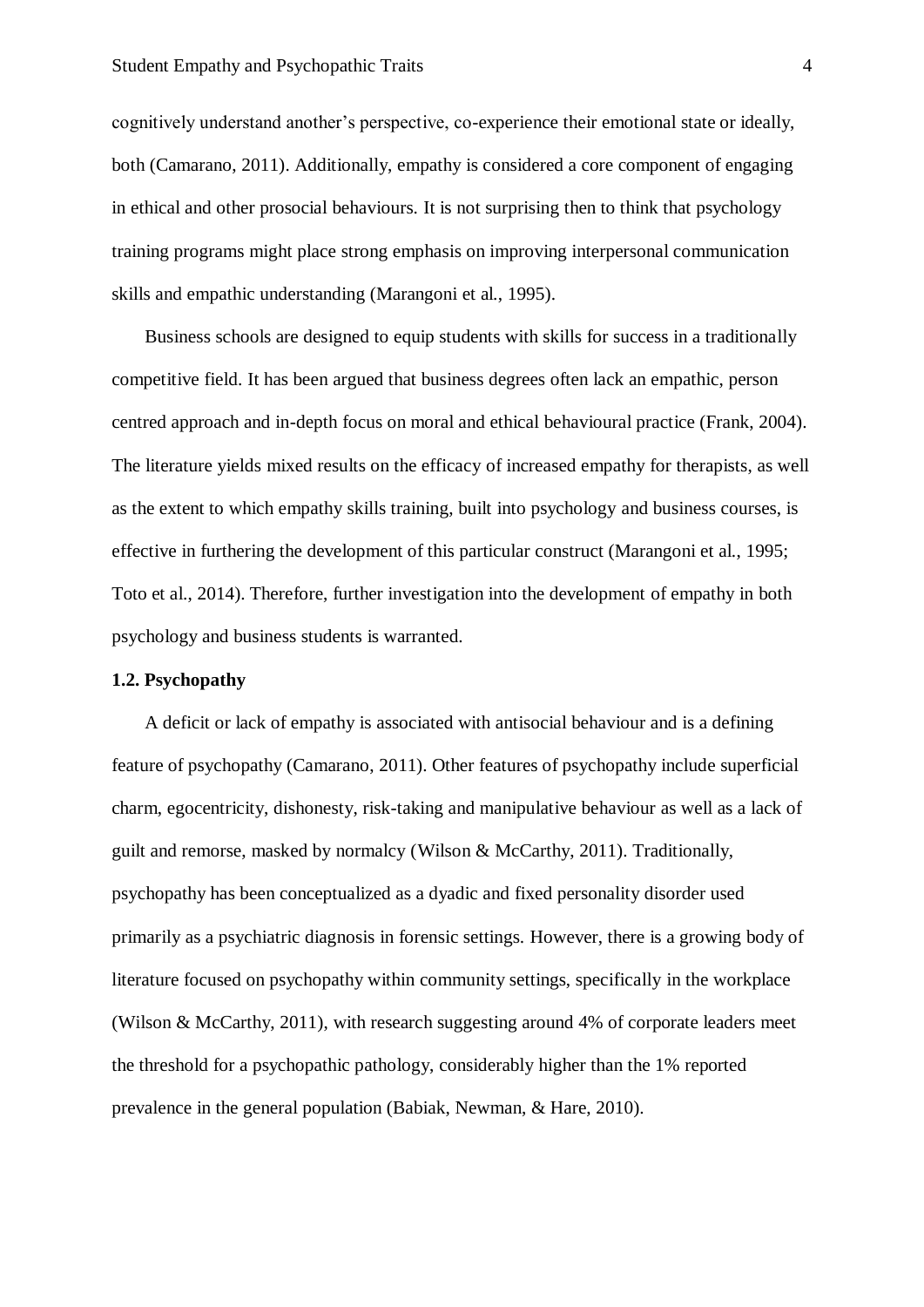This shift in research focus has been accompanied by an updated conceptualization of the construct which evaluates psychopathy as a collection of personality traits, existing on a spectrum, displayed in varying levels of severity (Babiak et al., 2010; Boddy, 2015). Further, research suggests that these traits tend to cluster into four unique areas of personality, namely; the interpersonal, affective, antisocial, and lifestyle psychopathy facets (Paulhus et al., 2016). This view of psychopathy is in line with current personality development research, emphasizing the role of both genetics and environment, and as such was adopted for the purposes of the present study.

Despite increased interest, research investigating the role of psychopathic traits in the business world remains in its infancy (Babiak et al., 2010; Boddy, 2015), resulting in limited knowledge of the manifestation and longer-term implications these traits may have within this sector. Even sparser literature exists which has examined the development of psychopathic personality traits in business students, a pre-cursor to the business world (Brown et al., 2010; Frank, 2004; Hassall, Boduszek & Dhingra, 2015; Vedel & Thomson, 2017; Wilson & McCarthy, 2011). Two previous studies have directly examined levels of psychopathy in business and psychology students, reporting business students possess higher levels of psychopathic traits than psychology students (*d* = .32 - .75) (Hassall et al., 2015; Vedel & Thomson, 2017). Cross-sectional and longitudinal research is required to understand the influence university courses may have on the further development of empathy and psychopathic traits (Wilson & McCarthy, 2011).

#### **1.3. Present Study**

The relationship between empathy and psychopathy has produced some mixed findings. Whilst much of the previous forensic literature supports an inverse relationship between psychopathy and empathy, new findings are emerging which suggest that empathy levels tend to be higher in non-incarcerated psychopathic individuals (Mullins-Nelson, Salekin, &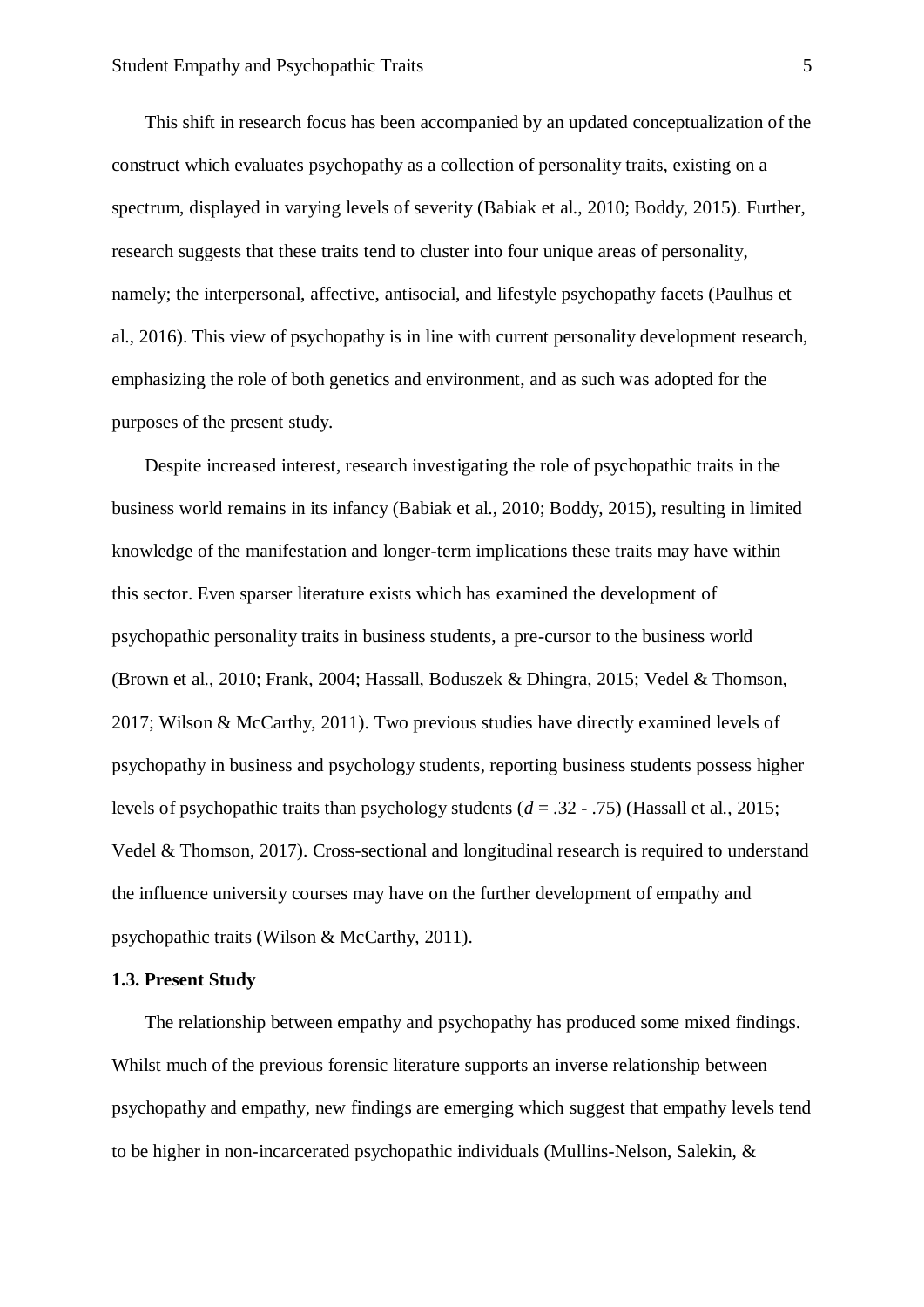Leistico, 2006). For example, Mullins-Nelson et al. (2006) found psychopathy was negatively correlated with affective empathy  $(r = -0.406)$ , but not significantly correlated with cognitive empathy, suggesting that psychopathic individuals in the community may possess normative levels of cognitive empathy, allowing them to exhibit adequate social skills to evade detection from the judicial system. These mixed findings highlight the need for further research into the relationship between facet level empathy and psychopathic traits.

Investigation of psychopathic traits and empathy in a university student population would provide valuable information regarding the prevalence of these traits in non-clinical populations and identify possible external perpetuating factors involved in their development. Previous cross-sectional research has established that different personality types will be attracted to different academic environments, what remains unknown is whether these traits are further developed from exposure to these learning environments. Further, the two previous studies that have directly compared business and psychology students on levels of psychopathic traits used a UK sample of  $3<sup>rd</sup>$  year students and a Dutch sample of  $1<sup>st</sup>$  year students. The present research provides an Australian comparison of these traits and adds to the sparse literature in this area.

Therefore, working within an ASA framework, the present research was the first to examine the influence university course discipline has on the manifestation of psychopathic traits and empathy in business and psychology students. As empathy deficit is considered a core feature of psychopathy and empathy is a possible predictor of selecting a helping profession discipline (Marsh, 1988), it was hypothesized that after controlling for age, gender, and social desirability, year of study and discipline would interact in predicting levels of empathy and psychopathic traits. Specifically, year of study would be negatively related to levels of empathy (cognitive and affective) for business students, but positively related for psychology students; and year of study would be positively related to levels of psychopathic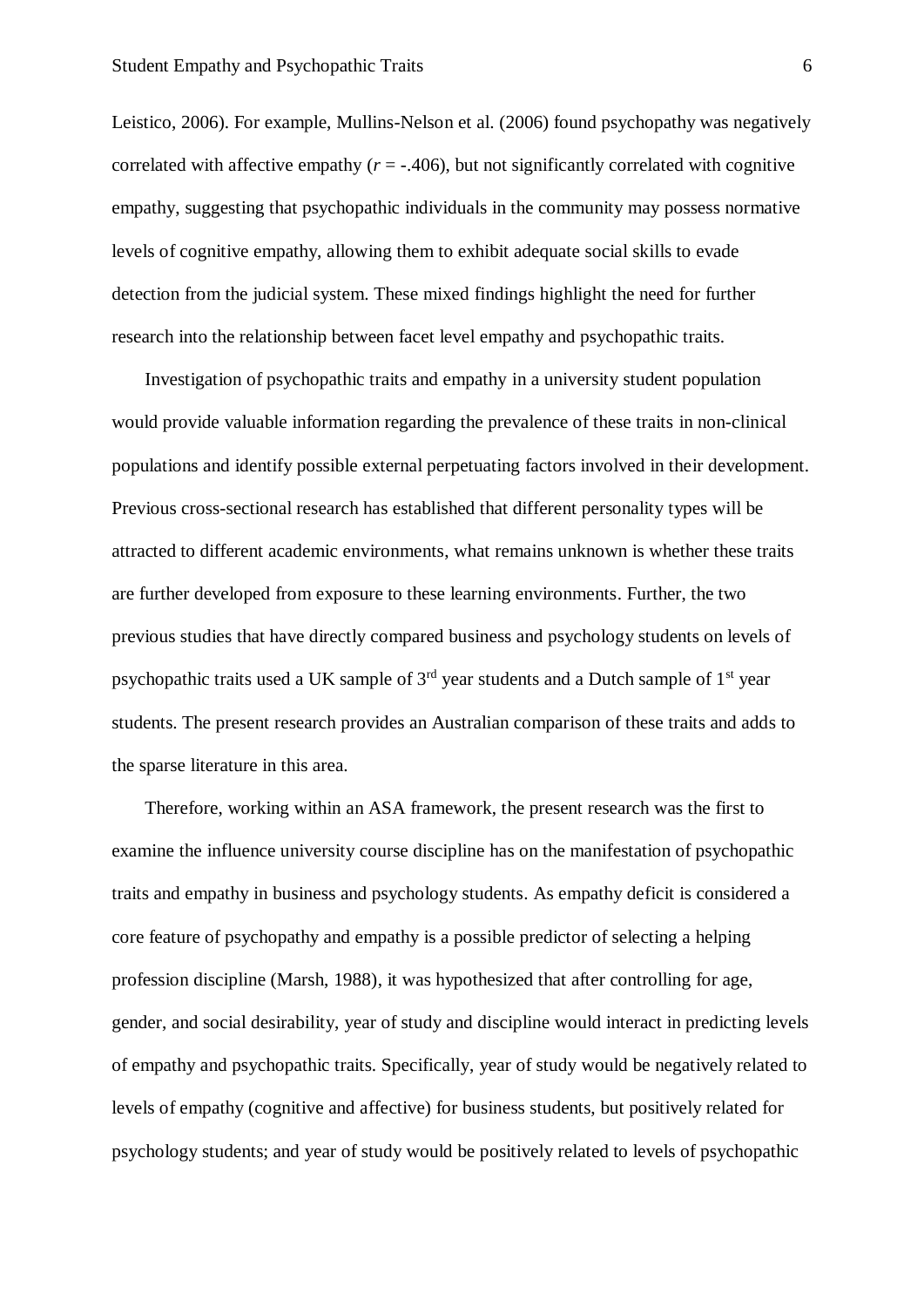traits (Interpersonal, Antisocial, Affective and Lifestyle facets) for business students, but negatively related for psychology students. Findings can provide insight into the influence university courses may have on the development of these personality traits.

## **2. Method**

#### **2.1. Participants**

The sample was comprised of 135 (64 = Male, 71 = Female) business and 124 (26 = male, 98 = female) psychology undergraduate students from four Australian universities with a mean age of 24 years  $(SD = 8.35)$ . A summary of participant demographics is presented in Table 1.

## **2.2. Materials**

# **2.2.1. Self-Report Psychopathy Scale (SRP-4: SF); (Paulhus, Neumann, & Hare, 2016)**.

Psychopathic personality traits were measured using the SRP-4: SF; a 29-item self-report measure designed to emulate the item-to-factor relations in the current gold standard psychopathy measure, the Psychopathy Checklist Revised (PCL-R). Items are scores on a 5 point Likert scale (1 = strongly disagree to  $5$  = strongly agree) and yield a total T-score and four 7-item facet (affective, interpersonal, lifestyle and antisocial) T-scores. T-Scores range from 30 (low psychopathy) to 80 (elevated psychopathy). The four-facet model of psychopathy has good fit across community, forensic and student samples and acceptable internal and test-retest reliability and validity (Paulhus et al., 2016). Cronbach's alphas for the total score ( $\alpha = .89$ ) and four facets ( $\alpha = .68 - .75$ ) were acceptable in the present sample.

## **2.2.2. Basic Empathy Scale (BES; Jolliffe & Farrington, 2006).**

Empathy was assessed using BES, a 20-item self-report measure of both cognitive and affective empathy, scored on a 5-point Likert scale (1 = strongly disagree to  $5 =$  strongly agree), with scores ranging from 20 (deficit in empathy) to 100 (high empathy). The BES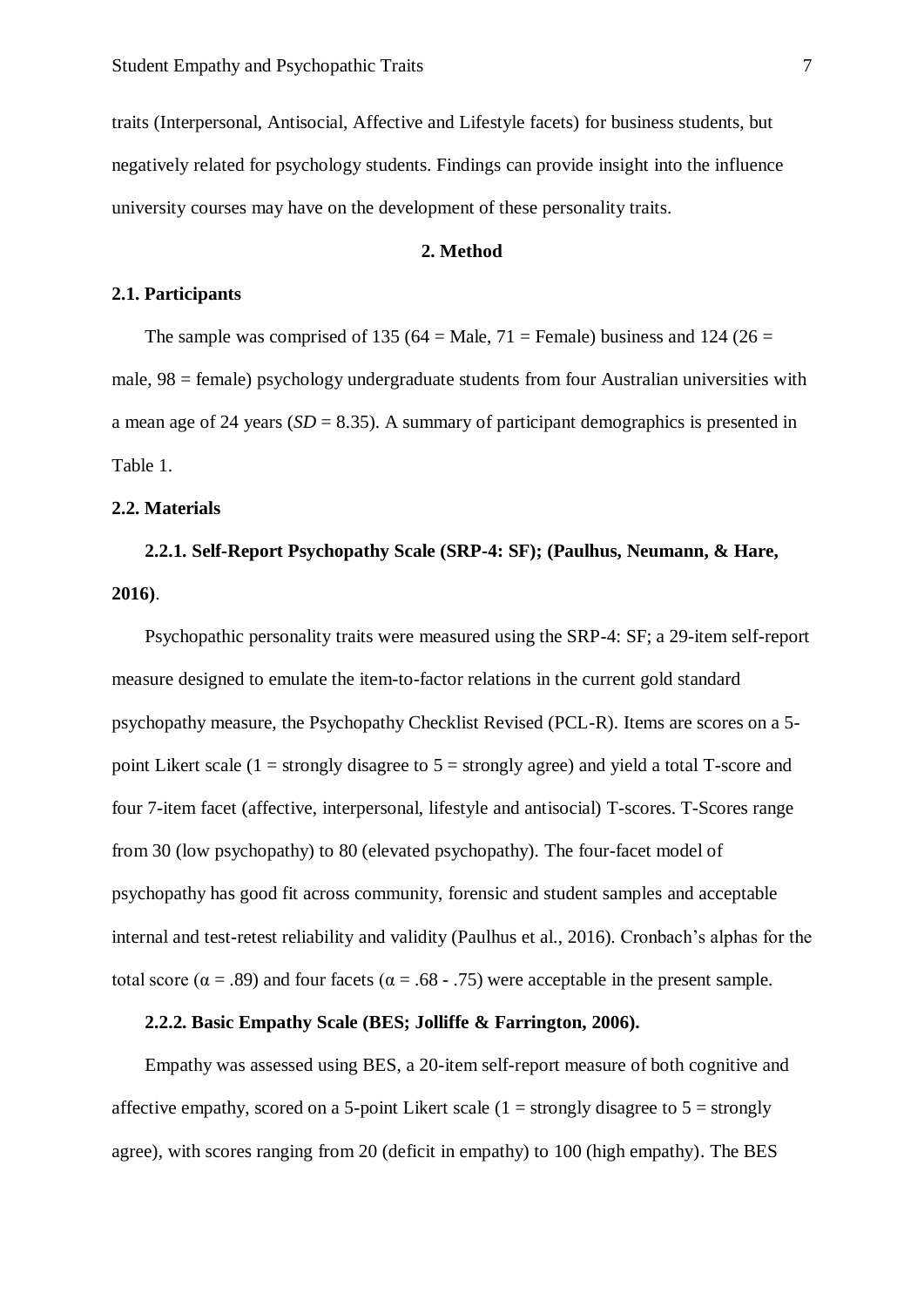demonstrates good construct, convergent and divergent validity (Jolliffe & Farrington, 2006) and adequate internal and test-retest reliability (Carre, et al., 2013). Cronbach's alphas for the facets ( $\alpha$  = .79 - .82) and total BES score ( $\alpha$  = .86) were adequate in the present sample.

#### **2.2.3. The Social Desirability Scale-17 (SDS-17; Stöber, 2001).**

Deception is considered a core psychopathic trait and, as such, the potential for response bias when using self-report psychopathy measures forms a concern (Ray et al., 2013). Findings from a recent meta-analysis suggest that this concern is often exaggerated within community and student samples, however, the potential effect can be statistically controlled for using a measure of social desirability (Ray et al., 2013). The SDS-17 is a brief and valid measure of socially desirable responding, comprised of 16 true or false items with raw scores ranging from 0-16 (Stöber, 2001). The SDS-17 has demonstrated sound internal and testretest reliability as well as adequate convergent and discriminant validity (Stöber, 2001). Cronbach's alpha for the present sample was .62.

## **2.3. Procedure**

Following Human Research Ethics Committee approval, the study was advertised through social media, university online communication boards, teaching staff, and a psychology student participant pool. Business and psychology undergraduate students were invited to complete an online survey titled 'Personality Traits in Students' via a password protected link. A chance to win one of five \$50 gift certificates (lottery) was offered to students as incentive for participation. Students in the psychology participant pool were provided with partial course credit. A total of 345 students across 3 years of undergraduate study were recruited, however, responses with large amounts of missing data (50), students identifying as 'other gender' (2) and students studying both business and psychology (11) were excluded from the final sample for analysis. Missing data for a further six cases (2.17%) in the final sample were replaced using Expectation Maximization.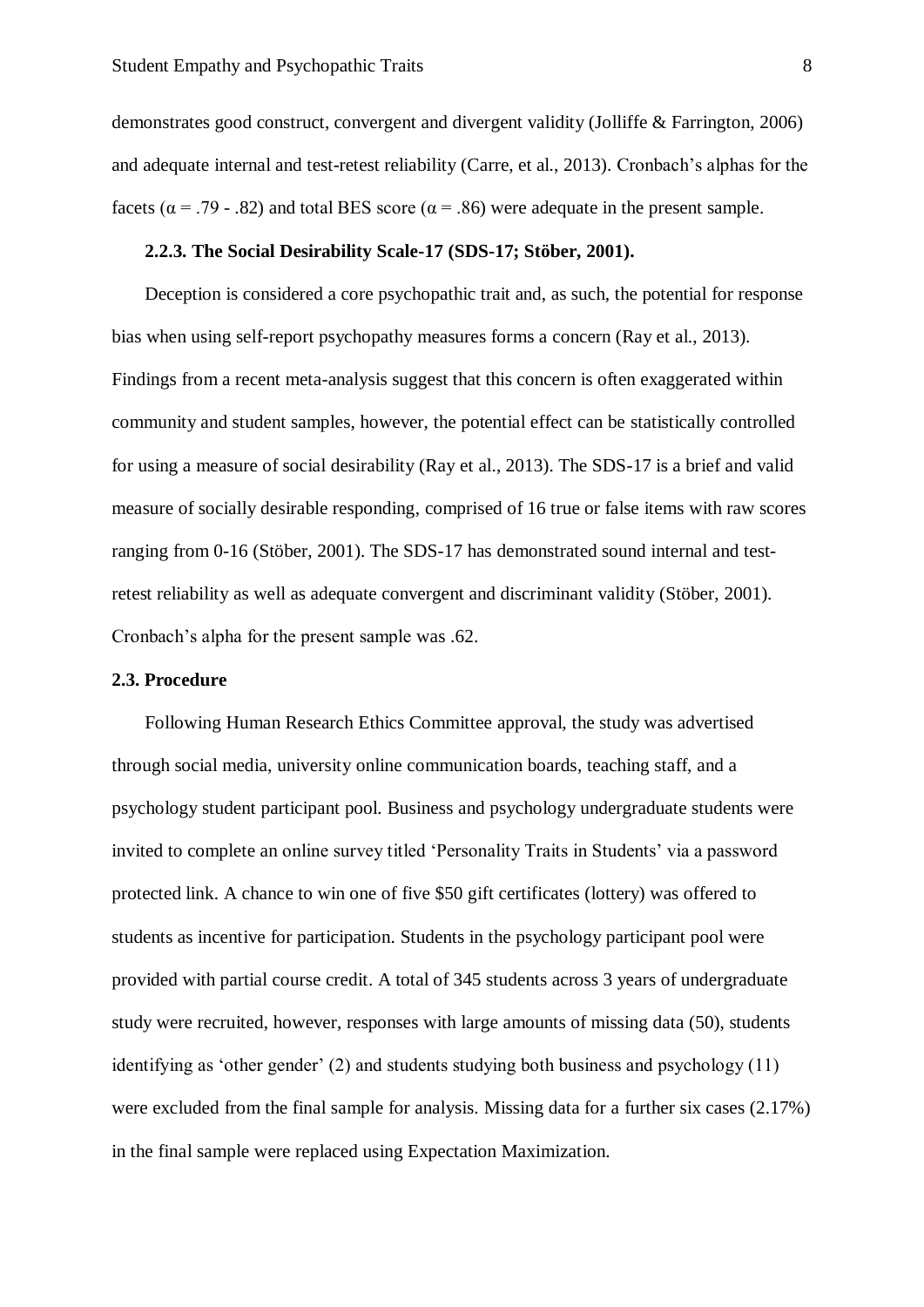#### **2.4. Analysis**

Data was analysed in SPSS (v. 24) using a series of eight Generalized Linear Mixed Models (GLMMs) to examine the impact of year and discipline on cognitive, affective and total empathy scores and the four psychopathic facets and total psychopathy scores after controlling for age, gender, and social desirability scores. Each GLMM included one nominal random effect (student), one ordinal fixed effect (year of study), one binary fixed effect (student discipline), one binary covariate (gender), two scale covariates (Social desirability and age) and the Year x Discipline interaction effect. GLMM assumed a normal probability distribution for each dependent variable and linked it to the predictors with an identity function. The slight negative skew shown by the outcomes was accommodated by the GLMM 'robust statistics' option. A correlation matrix of the covariates and dependent variables is displayed in Table 2.

#### **3. Results**

A correlation matrix of empathy and psychopathic facets and total scores is presented in Table 3.

## **3.1. Empathy**

A summary of the empathy GLMM results is displayed in Table 4. The hypothesised Year x Discipline interaction effect was not supported by the cognitive, affective or total empathy GLMM results. The main effect for discipline was significant for all three empathy analyses, indicating that psychology students reported significantly higher levels of cognitive  $(d = .77)$ , affective  $(d = 0.51)$  and total empathy  $(d = .74)$  than business students. A plot of the total empathy score and main effects is presented in Figure 1.

The other main effect for year of study was not significant for any of the empathy GLMMs. After controlling for all other covariates, gender was significant for affective and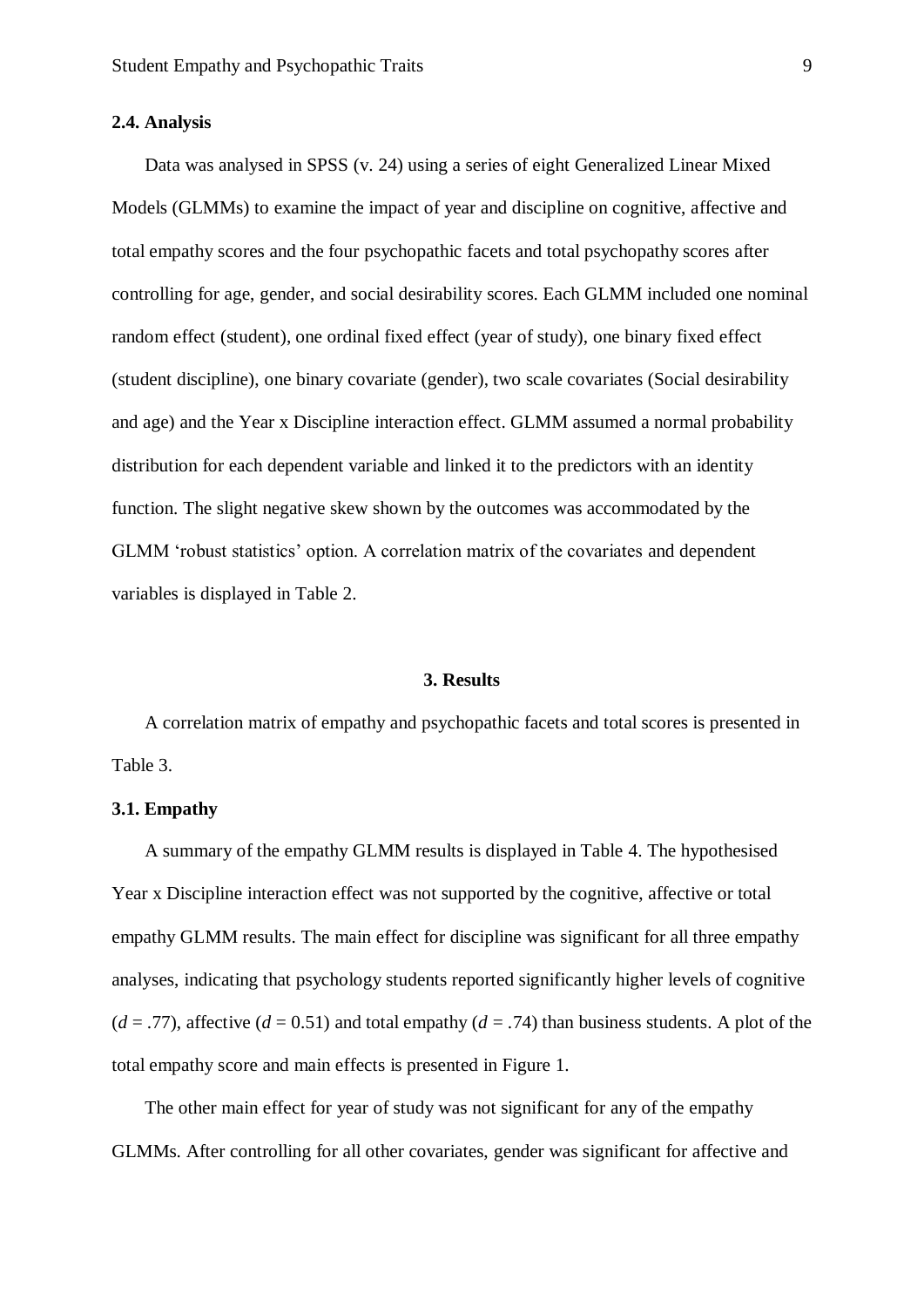total empathy, indicating that females reported higher levels of affective and total empathy than males. Social Desirability was significant for cognitive empathy only, with higher SDS scores being associated with higher levels of cognitive empathy. Age was not significant for any of empathy GLMMs.

#### **3.2. Psychopathy**

A summary of the SRP facets and SRP total score GLMM results are displayed in Table 5. The hypothesised year X discipline interaction effect was significant for psychology students for the lifestyle facet ( $p = .028$ ) and total psychopathy ( $p = .030$ ) scores. The simple main effect was not significant for business students for the lifestyle facet ( $p = .573$ ) or total psychopathy (*p* = .345) scores. The Year x Discipline interaction was non-significant for the affective, interpersonal and antisocial SRP facets. The main effect for student discipline was significant for the interpersonal, affective, antisocial and total SRP GLMMs, indicating that business students reported significantly higher levels of these traits than psychology students. The other main effect for year of study was not significant for any of the SRP facets or total scores. A plot of the total psychopathy score main effects is presented in Figure 2.

Additionally, after controlling for all other covariates, gender was significant for all SRP facets and total SRP score GLMM, with males reporting higher levels of psychopathic traits than females. Age was significant for the total SRP scores and all facets except lifestyle, with higher scores being associated with younger participants. Social desirability was significant for all SRP facets and total scores, with higher SDS scores being associated with lower levels of psychopathic traits.

#### **4. Discussion**

The present research aimed to examine the influence university course discipline has on the manifestation of psychopathic traits and empathy in business and psychology students. As empathy deficit is considered a core feature of psychopathy and a possible predictor of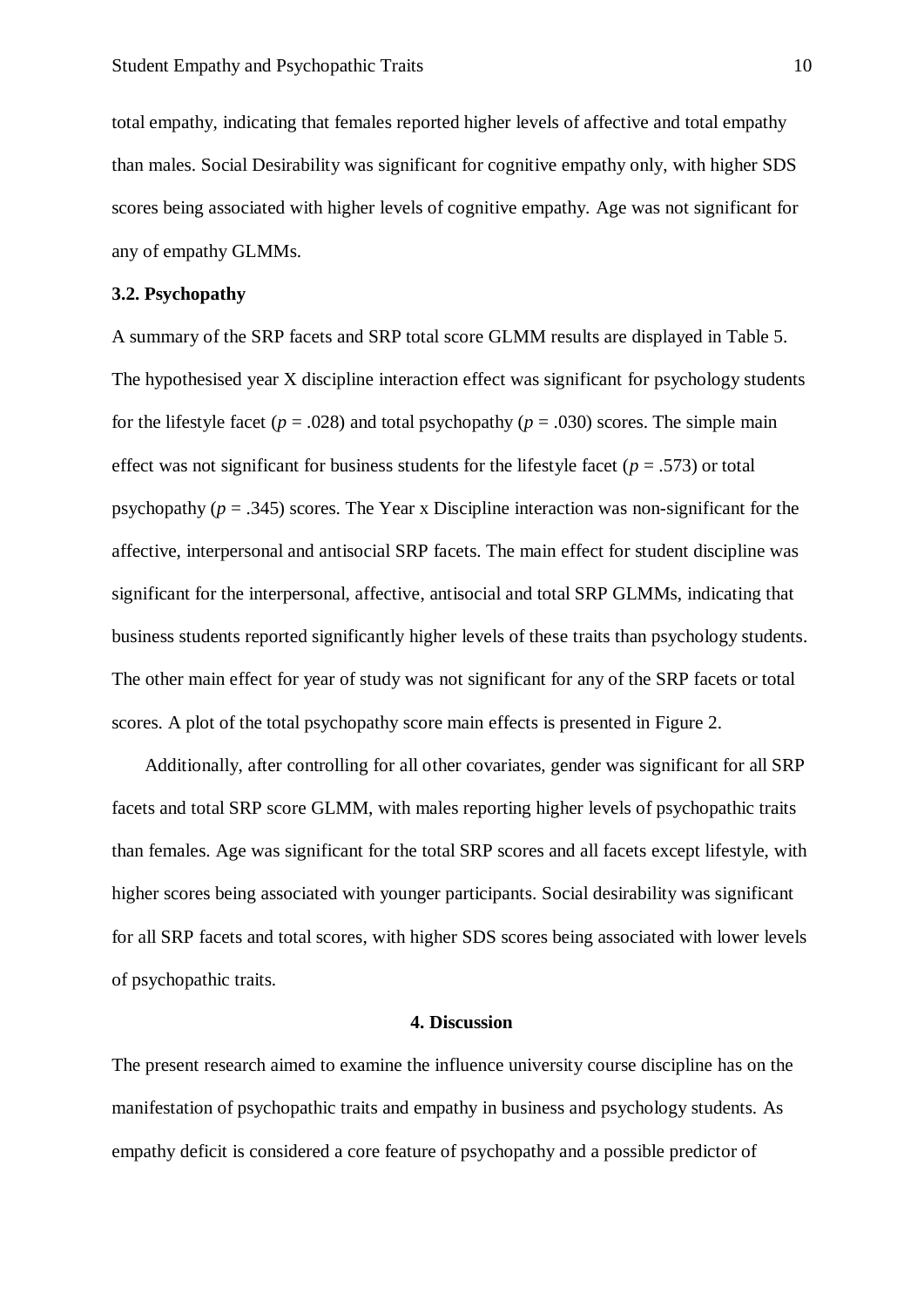selecting a helping profession discipline (Marsh, 1988), it was hypothesized that year of study would be negatively related to levels of empathy (cognitive and affective) for business students, but positively related for psychology students. Findings did not support a year of study and discipline interaction effect for levels of empathy. However, a significant discipline effect was evident, with psychology students reporting higher levels of empathy than business students. It was also hypothesized that year of study would be positively related to levels of psychopathic traits for business students, but negatively related for psychology students. Results supported this hypothesis as a significant year of study and discipline interaction effect was found for the total score as well as the lifestyle facet. However, the other psychopathic trait scores did not support the hypothesised interaction effect. Further, year of study was not significantly related to any of the psychopathy facets or total score, regardless of student discipline. Findings provide insight into the types of personality traits possessed by individuals whom are attracted to business and psychology disciplines and how these courses might influence the development of these traits.

#### **4.1. Empathy**

A prominent finding was the medium to large discipline effect sizes observed for empathy, with psychology students reporting significantly higher levels of cognitive  $(d =$ .77), affective  $(d = .51)$  and total empathy  $(d = .74)$  than business students. This finding is consistent with the attraction and selection components of the ASA model, as it suggests that students possessing greater empathic ability are attracted to the psychology profession. This finding is also supported by Marsh's (1988) research suggesting that increased empathy may be predictive of selection into the study of a helping profession.

In contrast to Elegido's (2014) findings that business schools promote more selfinterested behaviour in students, the present results did not support the hypothesis that year of study would be negatively related to cognitive, affective or total empathy for business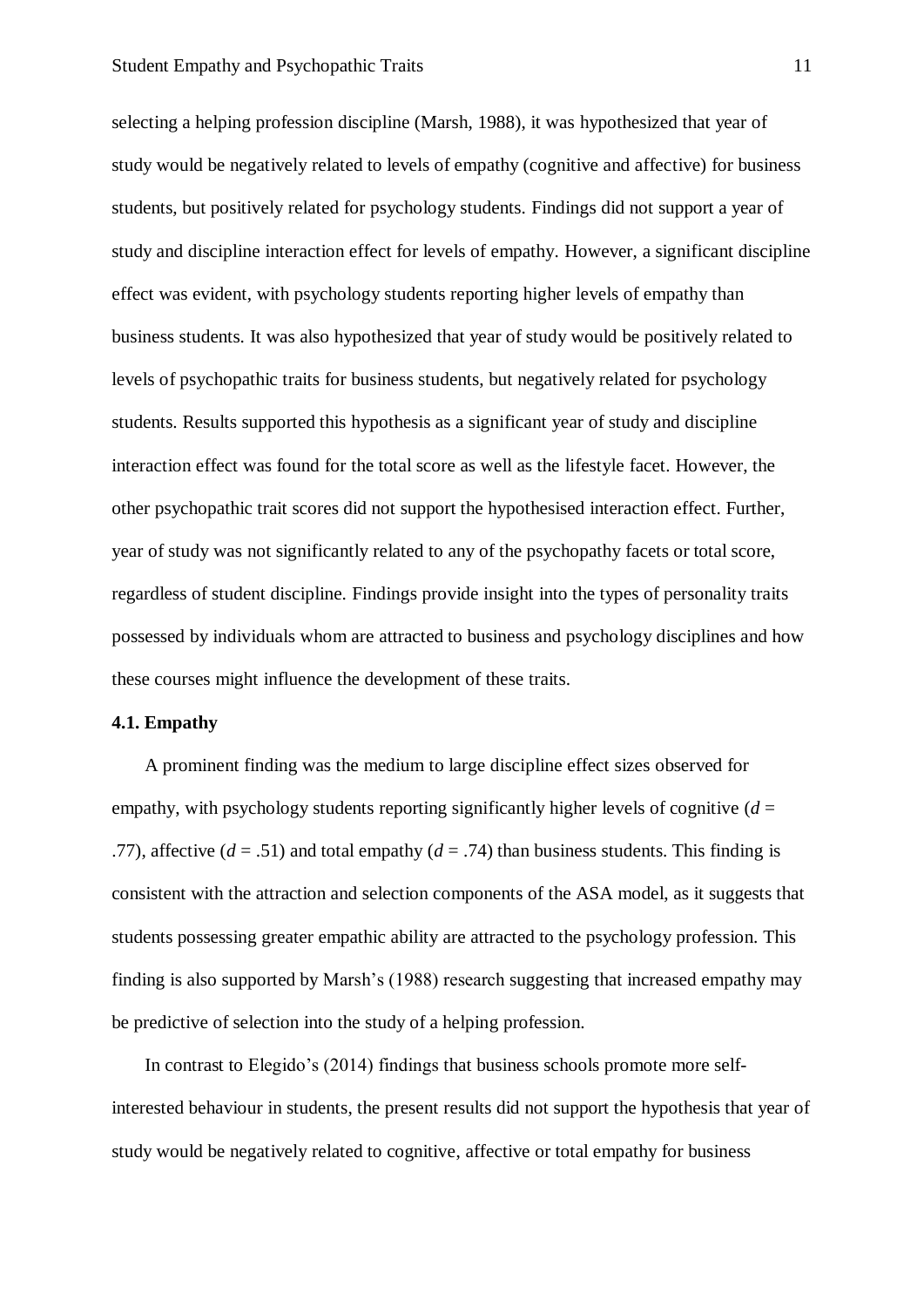students but positively related for psychology students. This finding does not support the final attrition component of the ASA model and may be reflective of a more recent emphasis on implementing ethical practice standards in business schools. For example, many universities now adopt an international standard such as Principles of Responsible Management Education (PRME) in order to meet accreditation requirements of ethics learning (UN Global Compact, 2007).

Furthermore, consistent with the findings of Toto et al. (2015), year of study was not found to be a significant predictor of cognitive, affective, or total empathy. This could be interpreted as business and psychology courses not having a significant impact on student empathy development, however, further research examining individual differences over time would be required to support this explanation. It is also likely this finding may reflect the scientific and theoretically based nature of psychology undergraduate degrees (Holmes, 2014). Accordingly, whilst students with high levels of empathy may initially self-select into psychology, the undergraduate course content is not focused on developing the professional clinical skills of students. Similarly, business undergraduate courses are not designed to have an impact on empathy. Instead, business school curricula teach an economically based model of human behaviour which minimizes the role of human emotionality in business decision making (Elegido, 2014).

Future longitudinal research might explore the individual development of student empathy in business and psychology courses at a post-graduate level, when students are engaging in more experiential learning such as fieldwork placements (Elegido, 2014; Holmes, 2014). For example, psychology post-graduate courses aim to prepare students for engaging in psychological practice through clinical placements whilst business post-graduate courses promote student engagement in organizational internships. It is plausible that greater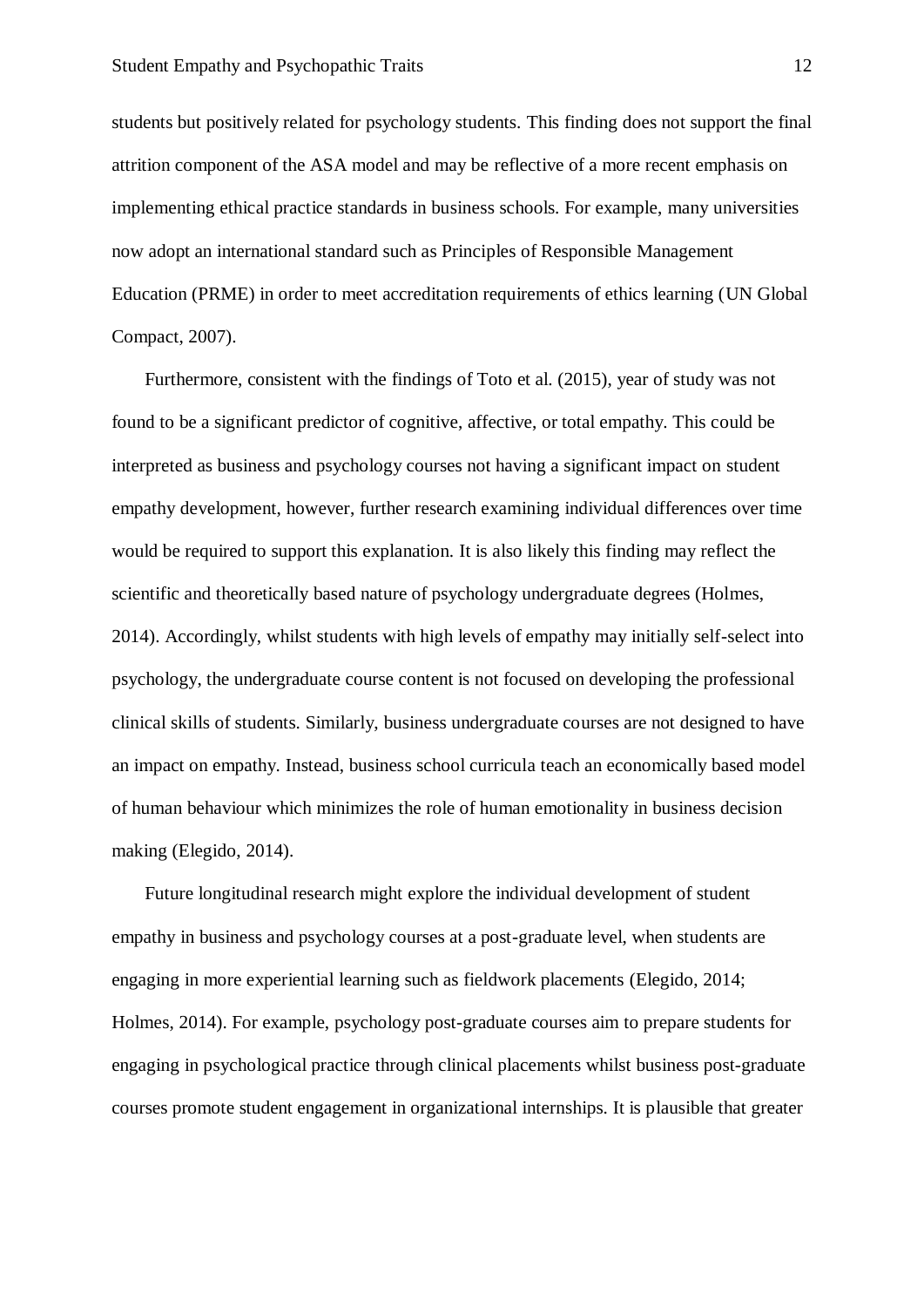importance would be placed on displays of empathic behaviour and interpersonal skill building during these activities (Marangoni et al., 1995).

Present findings should be interpreted in the context of known factors of empathy variation. The results supported previously established gender differences in empathy (Jolliffe & Farrington, 2006; Konrath, O'Brien & Hsing, 2011), finding medium-large effect sizes for affective, cognitive and total empathy scores, with females reporting significantly higher levels than males. Prior research has also suggested that older individuals display greater empathy than younger individuals (Toto et al., 2015), however, the present research found no significant age effects for empathy; possibly due to the restricted age range of the university student sample.

## **4.2. Psychopathy**

Findings provide mixed support for the hypothesised year of study x discipline interaction, with a significant interaction evident for the total psychopathy score, however at a facet level; only the lifestyle facet interaction effect was significant. Within the total score and lifestyle facet, year of study was significant for psychology students, but not for business students. This suggests there was a significant decrease in lifestyle psychopathic traits across years of study for psychology students, but no significant change across years of study for business students. The significant interaction effect noted for the total psychopathy scores provides some support for the attrition component of the ASA model and indoctrination hypothesis, and allows for some speculation around the influence student discipline choice has on the development of empathy and psychopathic traits of students. However, it is important to note that due to the limited sample size and unequal distribution of students across years of study, these findings would need to be replicated in a larger sample than that of the present study.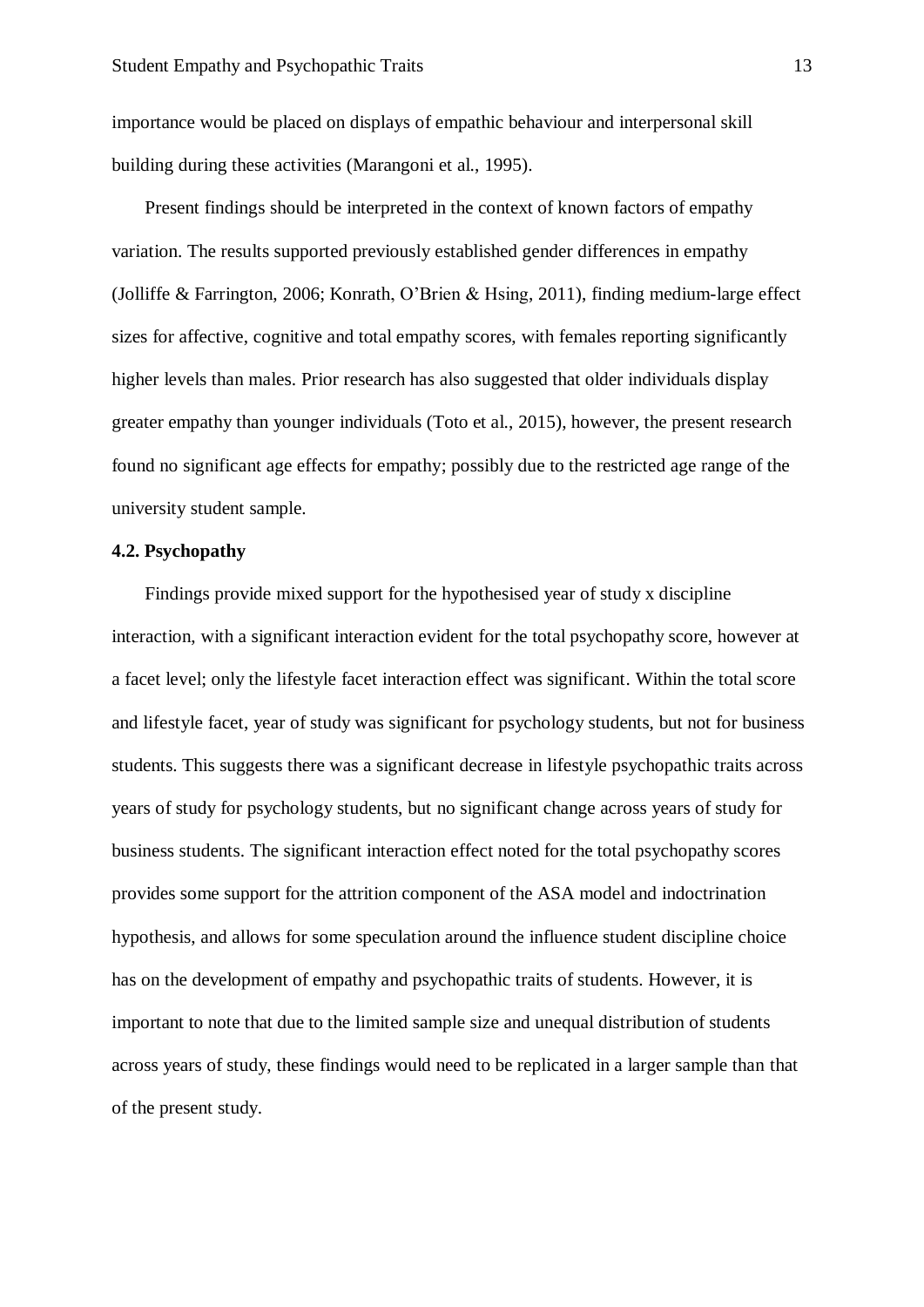The findings supported significant discipline effects, with business students reporting higher levels across the interpersonal, antisocial and affective facets as well as the total SRP score (medium effect sizes) than psychology students. This finding is consistent with previous research (Hassall et al., 2015; Vedel & Thomsen, 2017; Wilson & McCarthy, 2011). Vedel and Thomsen (2017) suggest the differences between business and psychology students are representative of differing motivations for self-selection into the disciplines. For example, students motivated by self-interest, power and financial gain (psychopathic alignment) may be more likely to enrol into a business degree. Vedel and Thomsen's (2017) conclusions and the present findings can therefore be considered consistent with the initial attraction and selection components of the ASA model (Schneider, 1987).

Year of study was not significant for any of the SRP facets or total score, indicating that these traits did not significantly differ across years of study for either discipline. Interestingly, findings were consistent with the previously established negative correlation between age and psychopathy (Paulhus et al., 2016, p. 79). Significant age effects were noted for the total psychopathy score as well as all facets except lifestyle, indicating that as a student ages, levels of these traits tend to decline as part of normal development. It is also possible that as students' progress through their degree, levels of psychopathic traits decrease due to increased group work in order to succeed academically (Hassall et al., 2015). Business schools may also be more responsive today with greater moral and ethical behaviour practice applied in their curriculum (Frank, 2004). Given the increasing research on theoretical approaches to conceptualizing psychopathy, future research might be directed at further exploring these facet level psychopathic trait variations across academic majors in a larger population and their implications for academic success.

In addition to age, psychopathy findings should be considered in the context of previously identified covariates such as gender. Regardless of student discipline, males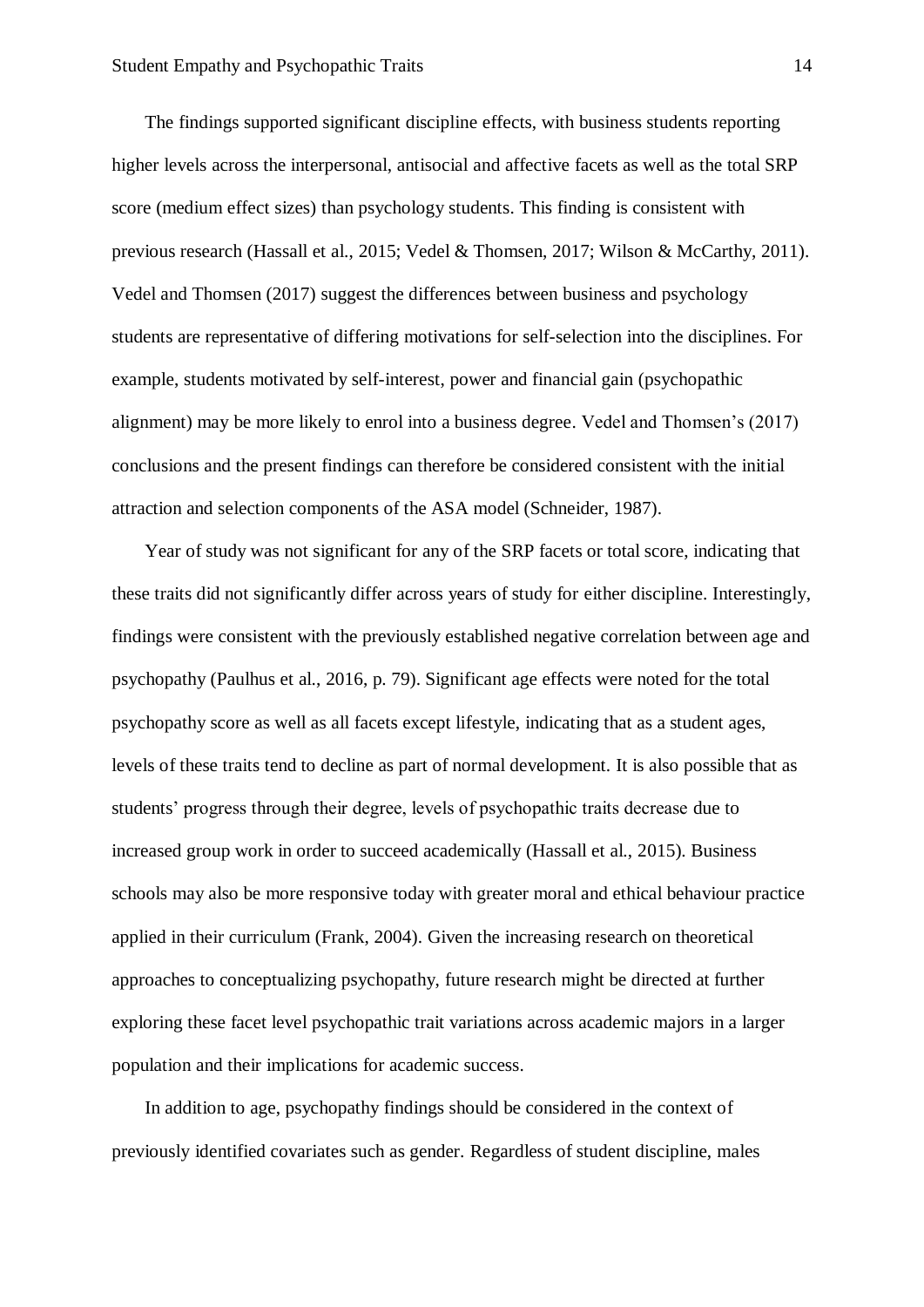possessed higher levels of psychopathic traits than females (*d* = .74), consistent with wellestablished gender differences within the literature and in the initial validation of the SRP 4:SF measure (Paulhus, Neumann & Hare, 2016, p. 79; Vedel & Thomson, 2017).

## **4.3. Limitations**

The magnitude of the present findings should not be over interpreted and interpretations must be considered in the context of several limitations. First, as the research adopted a crosssectional design which examined group differences over years of study, it is possible the findings are subject to cohort bias. Longitudinal research examining individual differences over time in this population is required to reliably examine all three components of the ASA framework and assess the impact course of study has on individual student empathy and psychopathic trait development. This study was also limited by the small and unequal sample size distributions across each year of study for both discipline groups, reducing the likelihood of finding a significant interaction effect between discipline and year of study which could be generalizable to a wider population.

#### **5. Conclusions**

Notwithstanding the limitations, this research provides support for the attraction and selection components of Schneider's (1987) ASA model, and the self-selection hypothesis. Results suggest that students who possess higher levels of empathy and lower levels of psychopathic traits tend to be more likely to self-select into studying a psychology degree, whilst students with lower levels of empathy and higher levels of psychopathic traits tend to be more likely to self-select into a business degree. Findings also suggest that years of study within a discipline may have an impact on the development of student empathy and psychopathic traits, supporting the indoctrination hypothesis. However, little comment can be made on the extent to which findings support the attrition component of the ASA model as further longitudinal research with a larger sample size is required to determine individual trait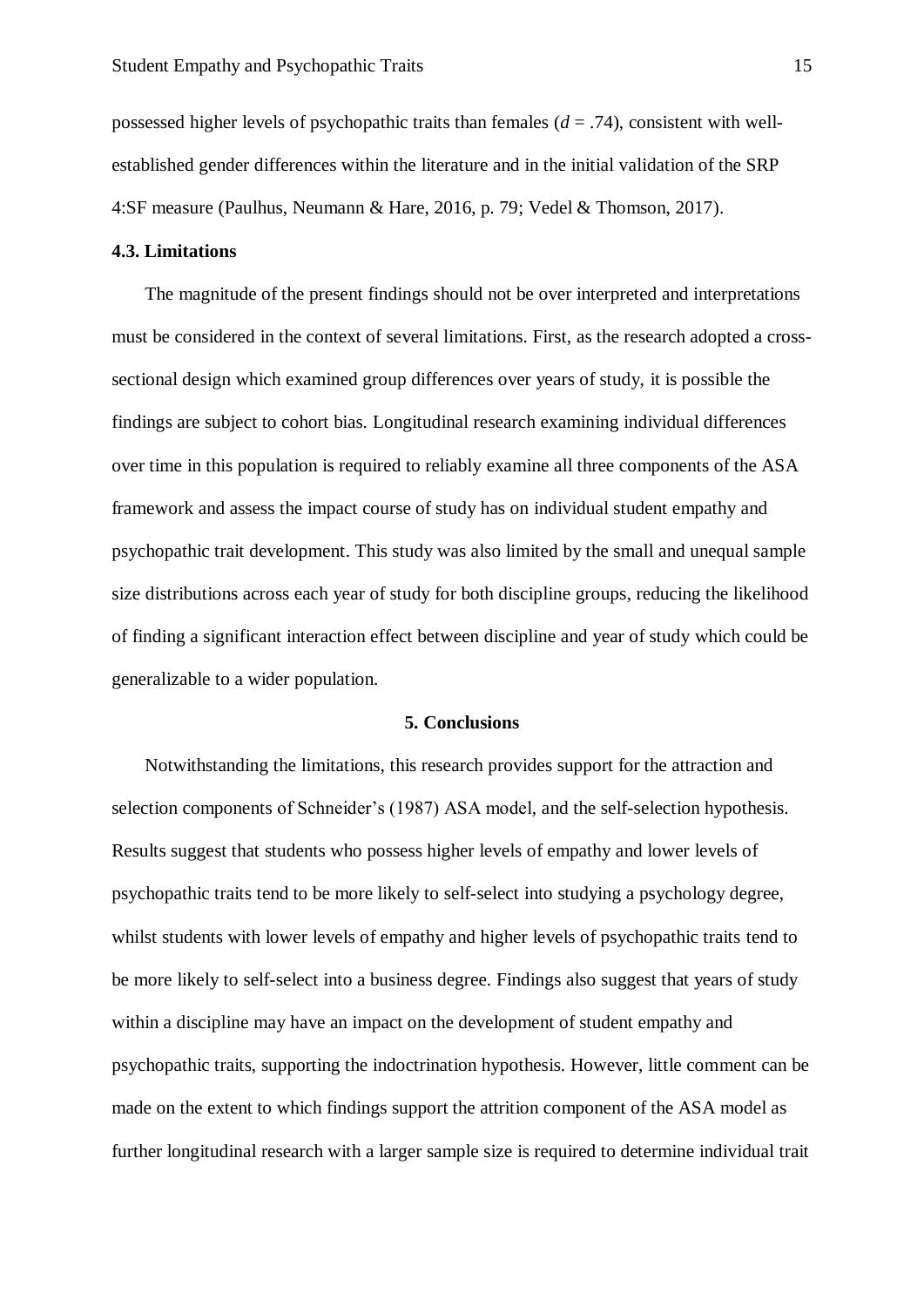development through the course of study. The present study provides an encouraging platform for such future research.

#### **References**

- Babiak, P., Newman, C. J., & Hare, R. D. (2010). Corporate psychopathy: Talking the walk. *Behavioural Sciences and the Law, 28*, 174-193. doi:10.1002/6sl.925
- Boddy, C. R. (2015). Organisational psychopaths: A ten-year update. *Management Decision, 53*, 2407-2432. doi:10.1108/MD-04-2015-0114
- Brown, T. A., Sautter, J. A., Littvay, L., Sautter, A. C., & Bearnes, B. (2010). Ethics and personality: Empathy and narcissism as moderators of ethical decision making in business students. *Journal of Education for Business, 85*, 203-208. doi: 10.1080/08832320903449501
- Camarano, V. (2011). Examining emotional and cognitive empathy in psychology graduate students. *Dissertation Abstracts International: Section B: The Sciences and Engineering, 71*, 7748-7808.
- Carré, A., Stefaniak, N., D'Ambrosio, F., Bensalah, L., & Besche-Richard, C. (2013). The Basic Empathy Scale in adults (BES-A): Factor structure of a revised form. *Psychological Assessment, 25*, 679-691. doi:10.1037/a0032297
- Elegido, J. M. (2014). Business education and erosion of character. *African Journal of Business Ethics, 4*, 16-24. Retrieved from https://ssrn.com/abstract=2458369
- Frank, R. H. (2004). *What price the moral high ground*. Princeton, NJ: Princeton University Press
- Hassall, J., Boduszek, D., & Dhingra, K. (2015). Psychopathic traits of business and psychology students and their relationship to academic success. *Personality and Individual Differences, 82*, 227-231. doi:10.1016/j.paid.2015.03.017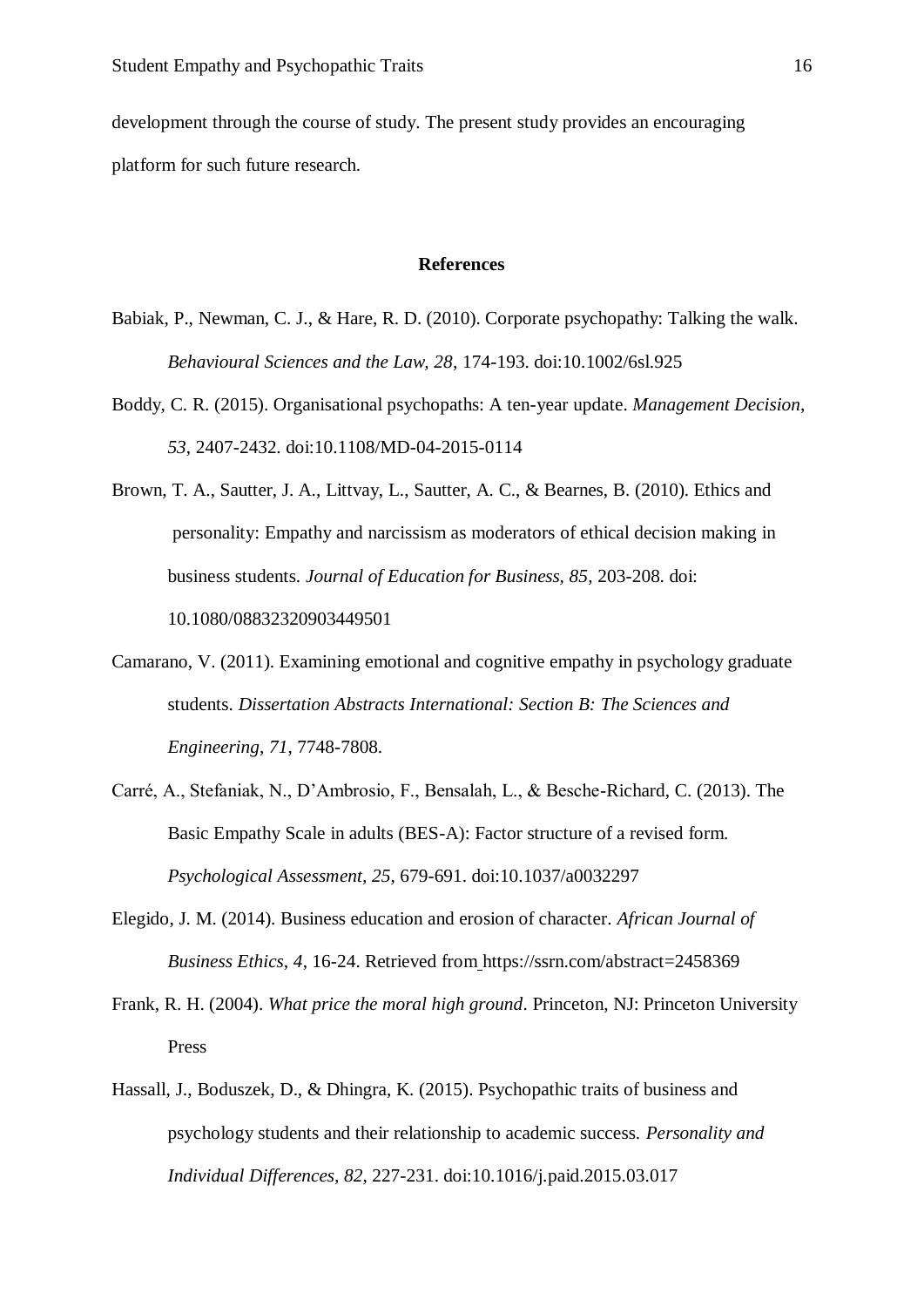- Holmes, J. D. (2014). Undergraduate psychology's scientific identity dilemma student and instructor interests and attitudes. *Teaching of Psychology, 41*, 104-109. doi: 10.1177/0098628314530339
- Jolliffe, D., & Farrington, D. P. (2006). Development and validation of the Basic Empathy Scale. *Journal of Adolescence, 29*, 589-611. doi:10.1016/j.adolescence.2005.08.010
- Konrath, S. H., O'Brien, E. H., & Hsing, C. (2011). Changes in dispositional empathy in American college students over time: A meta-analysis. *Personality and Social Psychology Review, 15*, 180-198. doi:10.1177/1088868310377395
- Krick, A., Tresp, S., Vatter, M., Ludwig, A., & Wihlenda, M. (2016). The relationships between the dark triad, the moral judgment level, and the students' disciplinary choice. *Journal of Individual Differences, 37,* 24-30. doi:10.1027/1614-0001/a000184
- Marangoni, C., Garcia, S., Ickes, W., & Teng, G. (1995). Empathic accuracy in a clinically relevant setting. *Journal of Personality and Social Psychology, 68*, 854-869. doi:10.1037/0022-3514.68.5.854
- Marsh, S. R. (1988). Antecedents to choice of a helping career: Social work vs. business majors∗. *Smith College Studies in Social Work, 58*, 85-100. doi:10.1080/00377318809516637
- Paulhus, D. L., Neumann, C. S., & Hare, R. D. (2016). *SRP 4: Self-report psychopathy scale 4 th edition technical manual*. Toronto, CA: Multi-Health Systems Inc
- Ray, J. V., Hall, J., Rivera-Hudson, N., Poythress, N. G., Lilienfeld, S. O., & Morano, M. (2013). The relation between self-reported psychopathic traits and distorted response styles: A meta-analytic review. *Personality Disorders: Theory, Research, and Treatment, 4,* 1-14. doi:10.1037/a0026482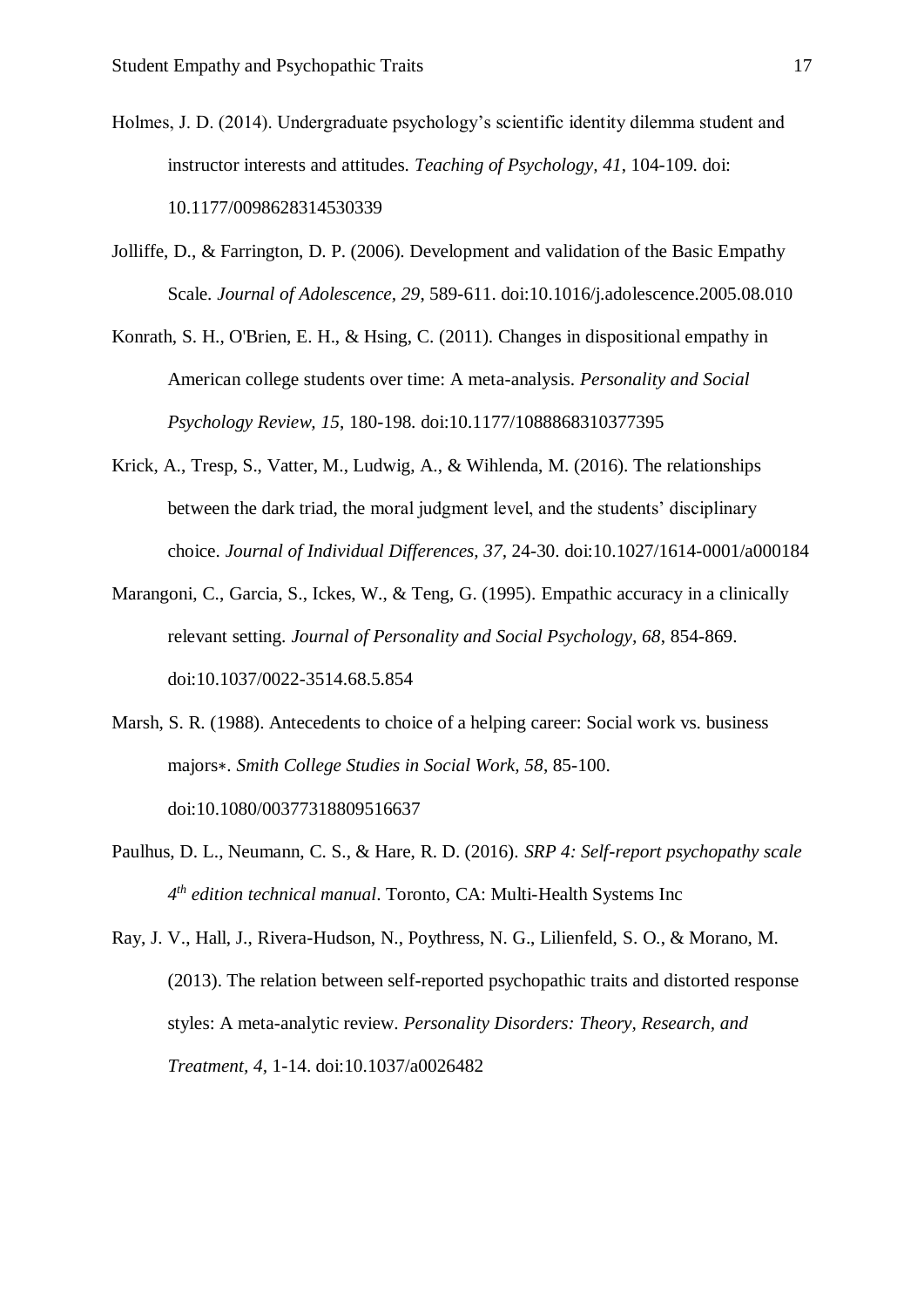- Roberts, B. W., Walton, K. E., & Viechtbauer, W. (2006). Patterns of mean-level change in personality traits across the life course: a meta-analysis of longitudinal studies. *Psychological Bulletin, 132*, 1-25. doi:10.1037/0033-2909.132.1.1
- Roberts, B. W., Wood, D., & Caspi, A. (2008). The development of personality traits in adulthood. In John, O. P., Robins, R. W., and Pervin, L. A. (Eds.), *Handbook of personality: Theory and research 3rd Edition (pp. 375-398).* New York, NY: The Guildford Press.
- Schneider, B. (1987). The people make the place. *Personnel Psychology, 40*, 437-453. doi: 10.1111/j.1744-6570.1987.tb00609.x
- Stöber, J. (2001). The Social Desirability Scale-17 (SDS-17): Convergent validity, discriminant validity, and relationship with age. *European Journal of Psychological Assessment, 17*, 222-232. doi:10.1027//1015-5759.17.3.222
- Toto, R. L., Man, L., Blatt, B., Simmens, S. J., & Greenberg, L. (2015). Do empathy, perspective-taking, sense of power and personality differ across undergraduate education and are they inter-related? *Advances in Health Sciences Education, 20*, 23- 31. doi:10.1007/s10459-014-9502-z
- UN Global Compact (2007). The principles for responsible management education. Retrieved from https://www.grli.org/wp-content/uploads/2015/09/prme\_main\_document.pdf
- Vedel, A., & Thomsen, D. K. (2017). The Dark Triad across academic majors. *Personality and Individual Differences, 116*, 86-91. doi:10.1016/j.paid.2017.04.030
- Wilson, M. S., & McCarthy, K. (2011). Greed is good? Student disciplinary choice and selfreported psychopathy. *Personality and Individual Differences, 51*, 873-876. doi: 10.1016/j.paid.2011.07.028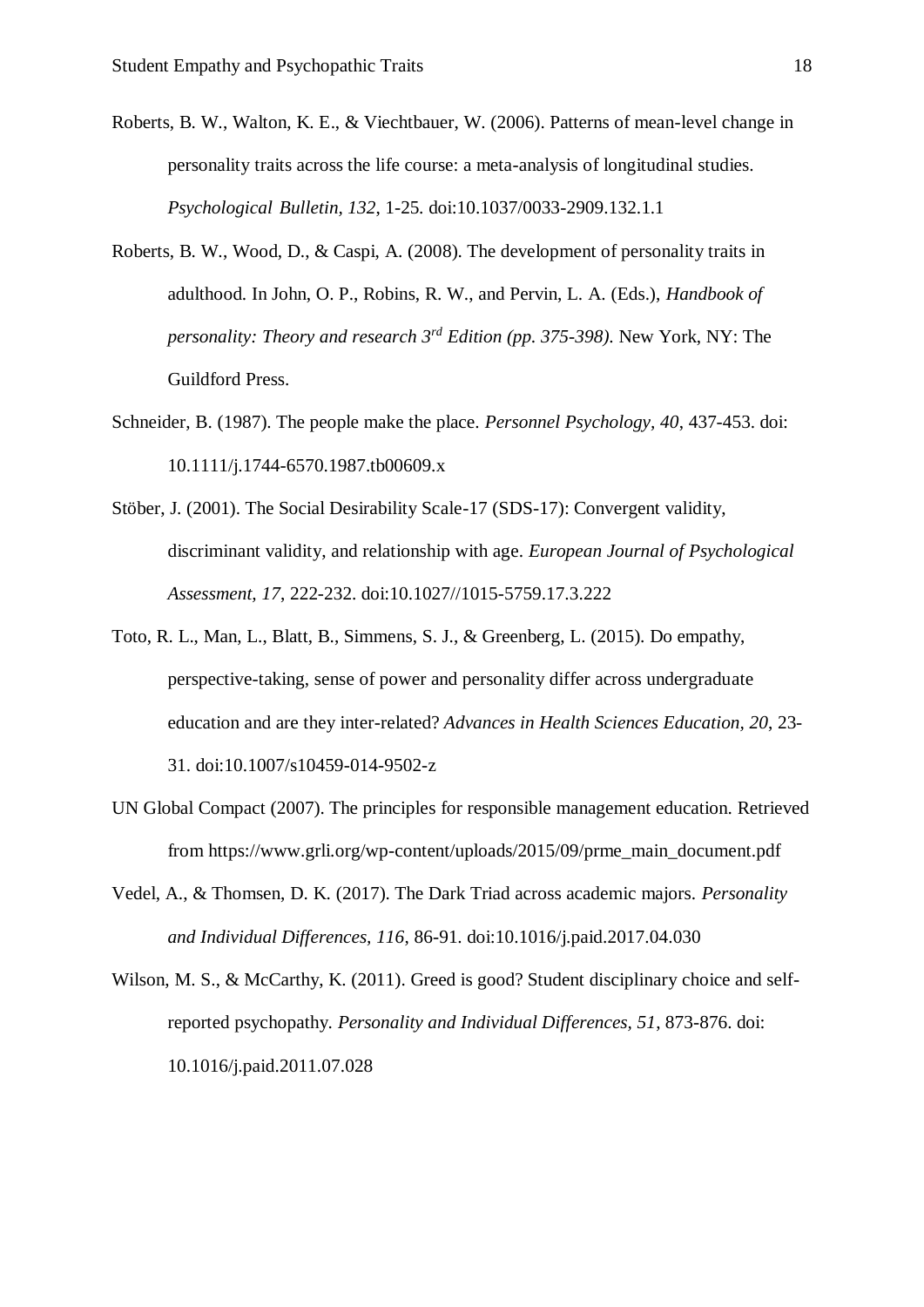|                 |           | 1 <sup>st</sup> Year | $2nd$ Year | $\overline{3}$ <sup>rd</sup> Year |
|-----------------|-----------|----------------------|------------|-----------------------------------|
| Sample          | Covariate | $(N = 157)$          | $(N = 49)$ | $(N = 53)$                        |
| <b>Business</b> | Female    | 46                   | 11         | 14                                |
| <b>Students</b> | Male      | 50                   | 8          | 6                                 |
| Psychology      | Female    | 48                   | 24         | 26                                |
| <b>Students</b> | Male      | 13                   | 6          | 7                                 |

## **Tables and Figures**

Table 1.

*Participant Demographics (N =259)*

| DV         | Facet         |          | Age      |           | <b>Gender</b> | <b>SDS</b> |          |
|------------|---------------|----------|----------|-----------|---------------|------------|----------|
|            | Discipline    | B        | P        | B         | P             | B          | P        |
|            | Cognitive     | .020     | .100     | .083      | .172          | $.192*$    | .174     |
| <b>BES</b> | Affective     | $-.053$  | .002     | $273**$   | $229*$        | $-.140$    | $-.112$  |
|            | Total         | $-.026$  | .047     | $224**$   | $.251**$      | .003       | $-.005$  |
| <b>SRP</b> | Interpersonal | $-.202*$ | $-.150$  | $-.221*$  | $-.238**$     | $-.289**$  | $-.183*$ |
| 4:SF       | Affective     | $-139$   | $-.111$  | $-.317**$ | $-275**$      | $-.238**$  | $-.140$  |
|            | Antisocial    | $-.105$  | $-.187*$ | $-.251**$ | $-186*$       | $-.177$    | $-.053$  |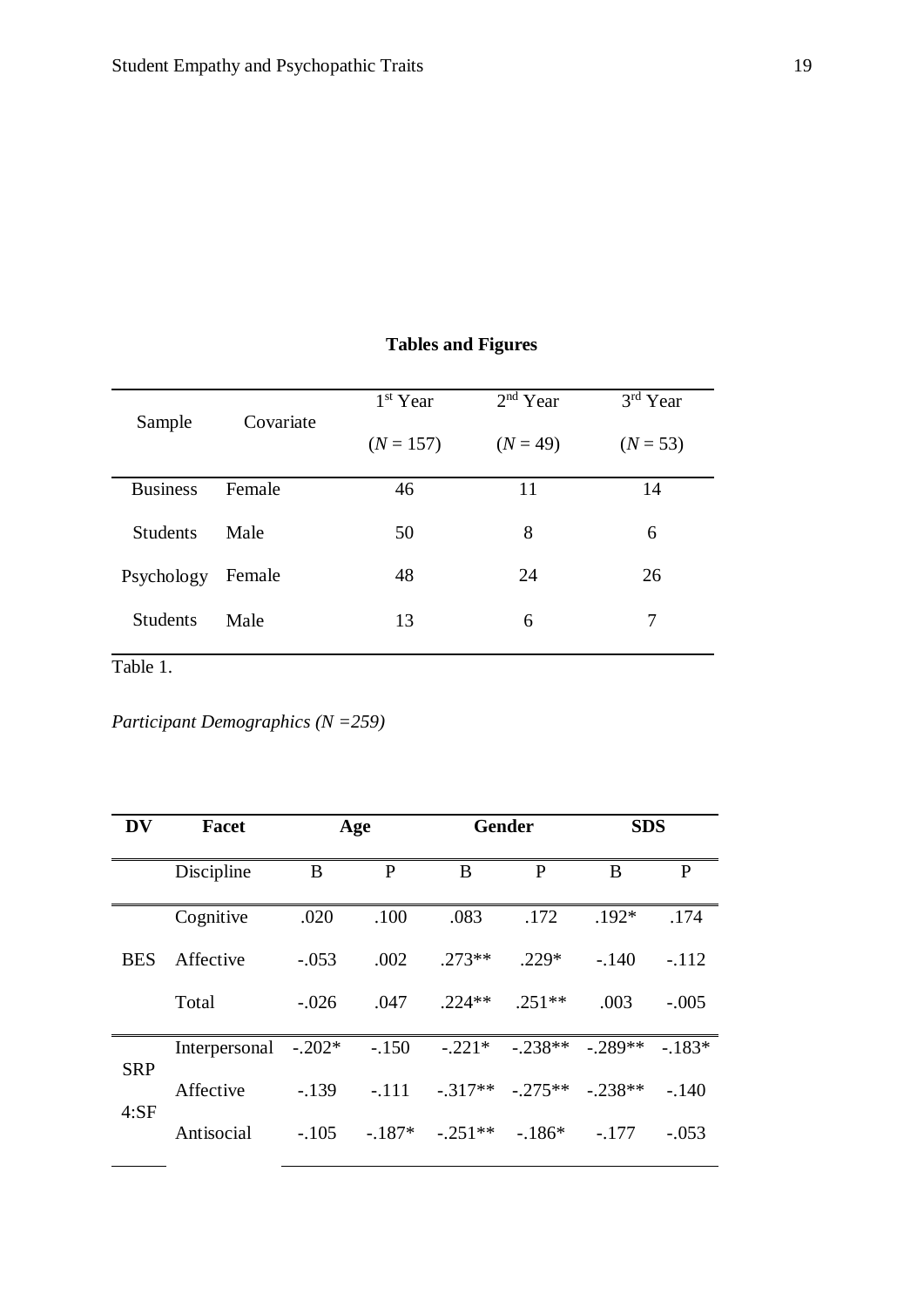| Lifestyle |  | $-.070$ $-.062$ $-.317**$ $-.076$ $-.210*$ $-.150$ |  |  |
|-----------|--|----------------------------------------------------|--|--|
| Total     |  | $-.151-.160-.329**-.241**-.264**-.181*$            |  |  |

Table 2.

*Correlation matrix of dependent variable outcomes and covariates by discipline (N = 259) Note: \* correlation is significant at the 0.05 level (2-tailed) \*\* correlation is significant at the 0.01 level (2-tailed).* 

| <b>Scale Facet</b>   | <b>BES</b> | <b>BES</b> | <b>BES</b> | <b>SRP</b> | <b>SRP</b> | <b>SRP</b> | <b>SRP</b> | <b>SRP</b> |
|----------------------|------------|------------|------------|------------|------------|------------|------------|------------|
|                      | Affective  | Cognitive  | Total      | <b>INT</b> | <b>AFF</b> | <b>ANT</b> | LIF        | Total      |
| <b>BES</b> Affective |            |            |            |            |            |            |            |            |
| <b>BES</b> Cognitive | $.428**$   |            |            |            |            |            |            |            |
| <b>BES</b> Total     | .898**     | $.771**$   |            |            |            |            |            |            |
| <b>SRP INT</b>       | $-.286**$  | $-.341**$  | $-.358**$  |            |            |            |            |            |
| <b>SRP AFF</b>       | $-.380**$  | $-.401**$  | $-0.452**$ | $.597**$   |            |            |            |            |
| <b>SRP ANT</b>       | $-.275**$  | $.322**$   | $-.348**$  | $.433**$   | $.494**$   |            |            |            |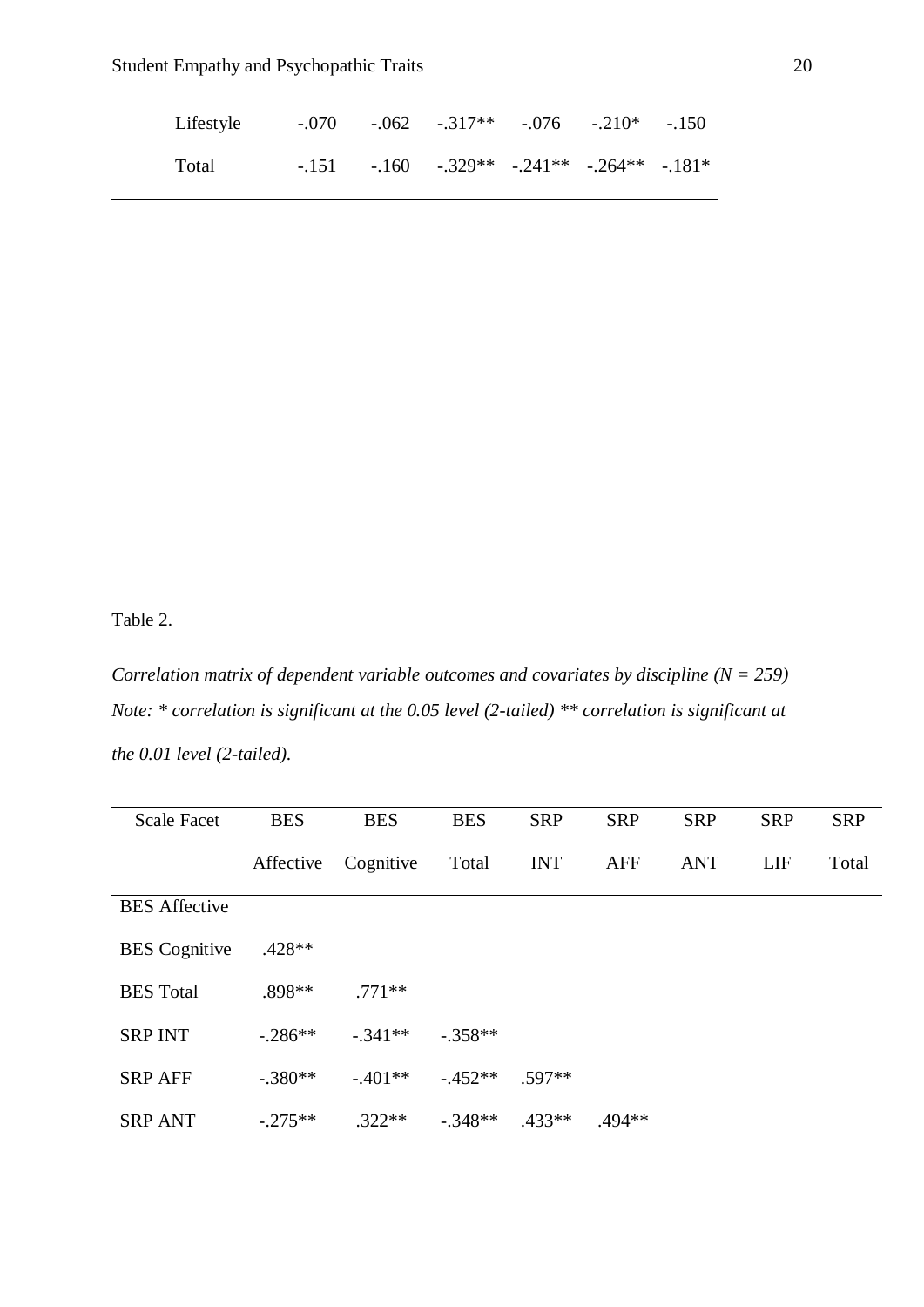| SRP LIF   |                                                                          | $-104$ $-153^*$ $-142^*$ $-477^{**}$ $-518^{**}$ $-428^{**}$ |  |  |  |
|-----------|--------------------------------------------------------------------------|--------------------------------------------------------------|--|--|--|
| SRP Total | $-0.290**$ $-0.353**$ $-0.368**$ $0.794**$ $0.822**$ $0.673**$ $0.811**$ |                                                              |  |  |  |

Table 3.

*Empathy and Psychopathic Traits Spearman Correlation Matrix*

| <b>Facet</b> |                | Age  | Gender    | <b>SDS</b> | <b>Discipline</b> | Year | <b>Interaction</b> |
|--------------|----------------|------|-----------|------------|-------------------|------|--------------------|
|              | F              | 1.08 | 3.84      | $9.62*$    | $26.26**$         | 0.46 | 0.00               |
| COG          | $\eta_p^2$     | 0.00 | 0.01      | 0.04       | 0.09              | 0.00 | 0.00               |
| <b>AFF</b>   | F              | 0.61 | $19.74**$ | 3.50       | $6.15*$           | 0.81 | 0.64               |
|              | $\eta_{p}^{2}$ | 0.00 | 0.07      | 0.01       | 0.02              | 0.00 | 0.00               |
|              | F              | 0.00 | $16.12**$ | 0.05       | $16.97**$         | 0.29 | 0.33               |
| <b>Total</b> | $\eta_{p}^{2}$ | 0.00 | 0.06      | 0.00       | 0.06              | 0.00 | 0.00               |

## Table 4.

*Summary of covariates, main and interaction effects for BES empathy GLMMs Note: effect size reported as partial-eta squared. \* effect is significant at the .05 level.\*\* effect is significant at the .001 level COG = cognitive, AFF = affective.*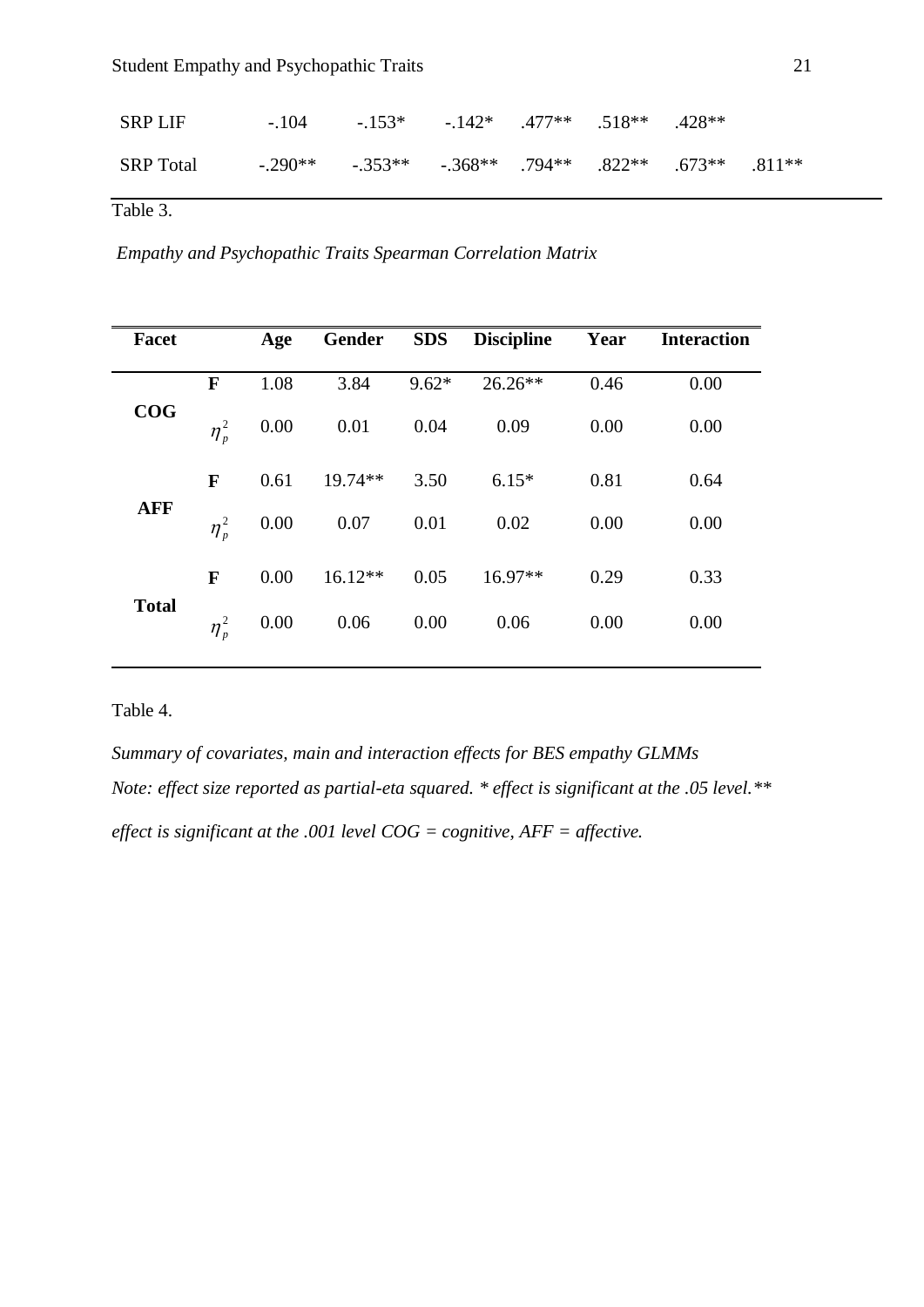

*Figure 1.* Plot of total empathy by year of study for business and psychology students.

| <b>Facet</b> |              | Age     | Gender    | <b>SDS</b> | <b>Discipline</b> | Year | <b>Interaction</b> |
|--------------|--------------|---------|-----------|------------|-------------------|------|--------------------|
|              | $\mathbf{F}$ | $9.95*$ | 15.89**   | $21.80**$  | 9.78*             | 0.12 | 2.45               |
| <b>INT</b>   | $\eta_p^2$   | 0.04    | 0.06      | $0.08\,$   | 0.04              | 0.00 | 0.01               |
|              | $\mathbf F$  | $4.44*$ | 30.42**   | 15.91**    | 9.78*             | 1.02 | 2.07               |
| <b>AFF</b>   | $\eta_p^2$   | 0.02    | 0.11      | 0.06       | 0.04              | 0.00 | 0.01               |
|              | $\mathbf{F}$ | 8.49*   | 13.32**   | $4.36*$    | $7.72*$           | 0.71 | 2.03               |
| <b>ANT</b>   | $\eta_p^2$   | 0.03    | 0.05      | 0.02       | 0.03              | 0.00 | 0.01               |
|              | $\mathbf F$  | 0.60    | $12.57**$ | $13.55**$  | 3.44              | 0.94 | $3.71*$            |
| <b>LIFE</b>  | $\eta_p^2$   | 0.00    | 0.05      | 0.05       | 0.01              | 0.00 | 0.01               |
|              | $\mathbf F$  | $7.92*$ | 27.28**   | 22.89**    | 11.39**           | 0.41 | $3.75*$            |
| <b>Total</b> | $\eta_p^2$   | 0.03    | 0.10      | 0.08       | 0.04              | 0.00 | 0.01               |

Table 5.

*Summary of covariates, main and interaction effects for SRP psychopathy GLMMs*